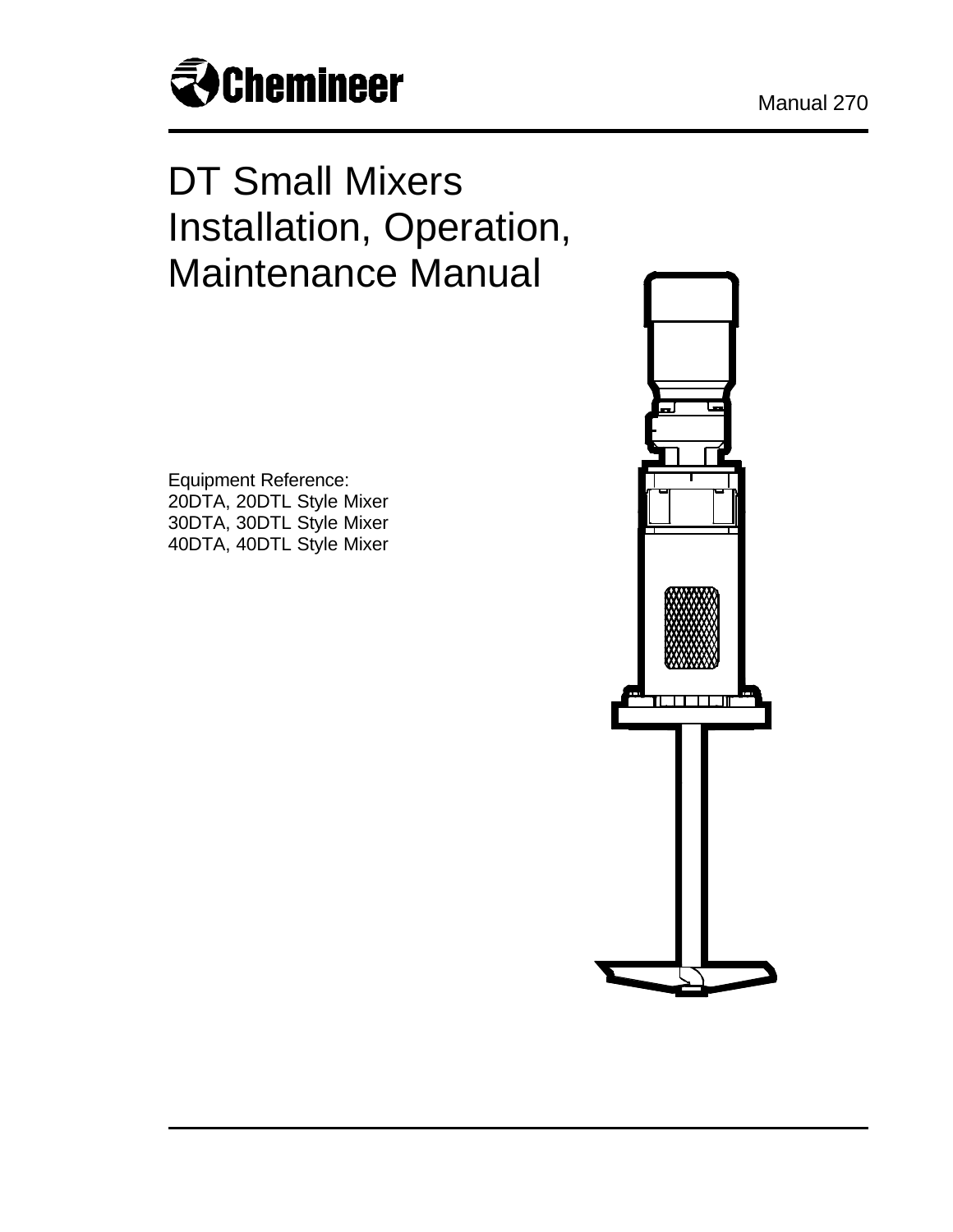# **TABLE OF CONTENTS**

| <b>Initial Inspection</b>          | 1                |
|------------------------------------|------------------|
| <b>Chemineer Assistance</b>        | 1                |
| <b>Storage</b>                     | $\boldsymbol{2}$ |
| <b>Mounting &amp; Installation</b> | 3                |
|                                    |                  |
| Lubrication                        | 21               |
|                                    |                  |
| <b>Operation</b>                   | 24               |
| Air Motors 25<br><b>26</b>         |                  |
| <b>Maintenance</b>                 | 27               |
|                                    |                  |
| <b>Parts</b>                       | 34               |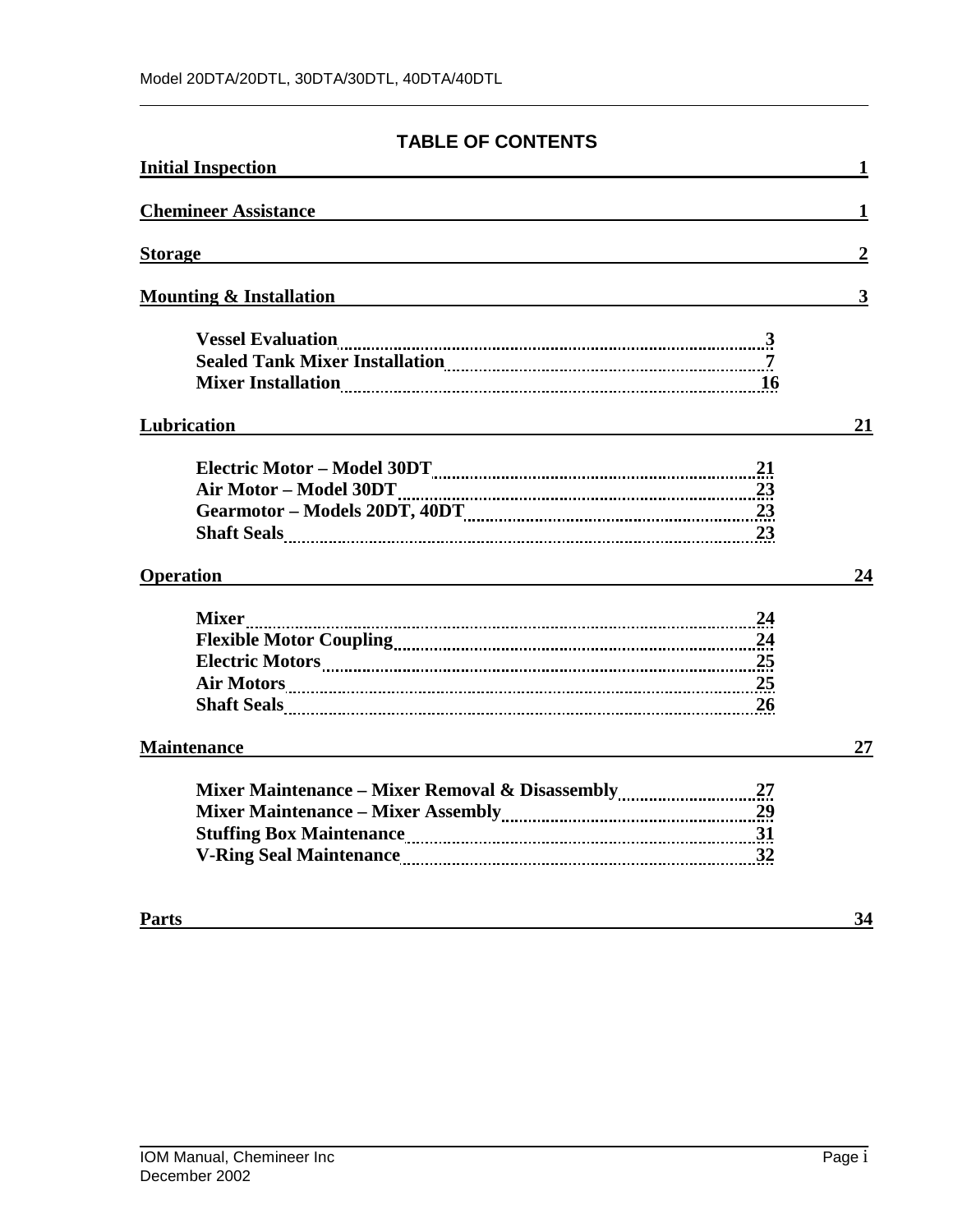# **TABLE OF CONTENTS**

| <b>Tables</b>                                            | Page |
|----------------------------------------------------------|------|
| Table 1: Recommended Minimum Head Thicknesses for        |      |
| <b>Ungusseted Nozzle Mounting</b>                        |      |
| <b>Table 2: Recommended Minimum Head Thicknesses for</b> |      |
| <b>Pad Mounting</b>                                      |      |
| <b>Table 3: Recommended Minimum Head Thicknesses for</b> |      |
| <b>Reinforced Nozzle or Pad Mounting</b>                 |      |
|                                                          |      |
|                                                          |      |
|                                                          | 15   |
|                                                          | - 20 |
|                                                          | 21   |
|                                                          |      |
|                                                          | 23   |

#### **Figures \_\_\_\_**

| Figure 2: Models DTA, DTL Mounting, Nozzle/Pad manufacture and manufacture of the Models DTA, DTL Mounting, Nozzle/Pad<br><b>Figure 3: Stuffing Box Installation</b><br><b>Figure 4: V-Ring Seal Installation</b> |
|-------------------------------------------------------------------------------------------------------------------------------------------------------------------------------------------------------------------|
|                                                                                                                                                                                                                   |
|                                                                                                                                                                                                                   |
|                                                                                                                                                                                                                   |
| Figure 5: Models DTA, DTL Drive Assembly<br><b>10</b>                                                                                                                                                             |
| <b>Figure 6: Angle Mounted Drive</b><br>13                                                                                                                                                                        |
| -14                                                                                                                                                                                                               |
| <b>Figure 8: Wiring Diagram, 1ph Gearmotor</b>                                                                                                                                                                    |
| <b>Figure 9: Wiring Diagram, 3ph Gearmotor</b><br>18                                                                                                                                                              |
| <b>Figure 10: Wiring Diagram, Motors</b>                                                                                                                                                                          |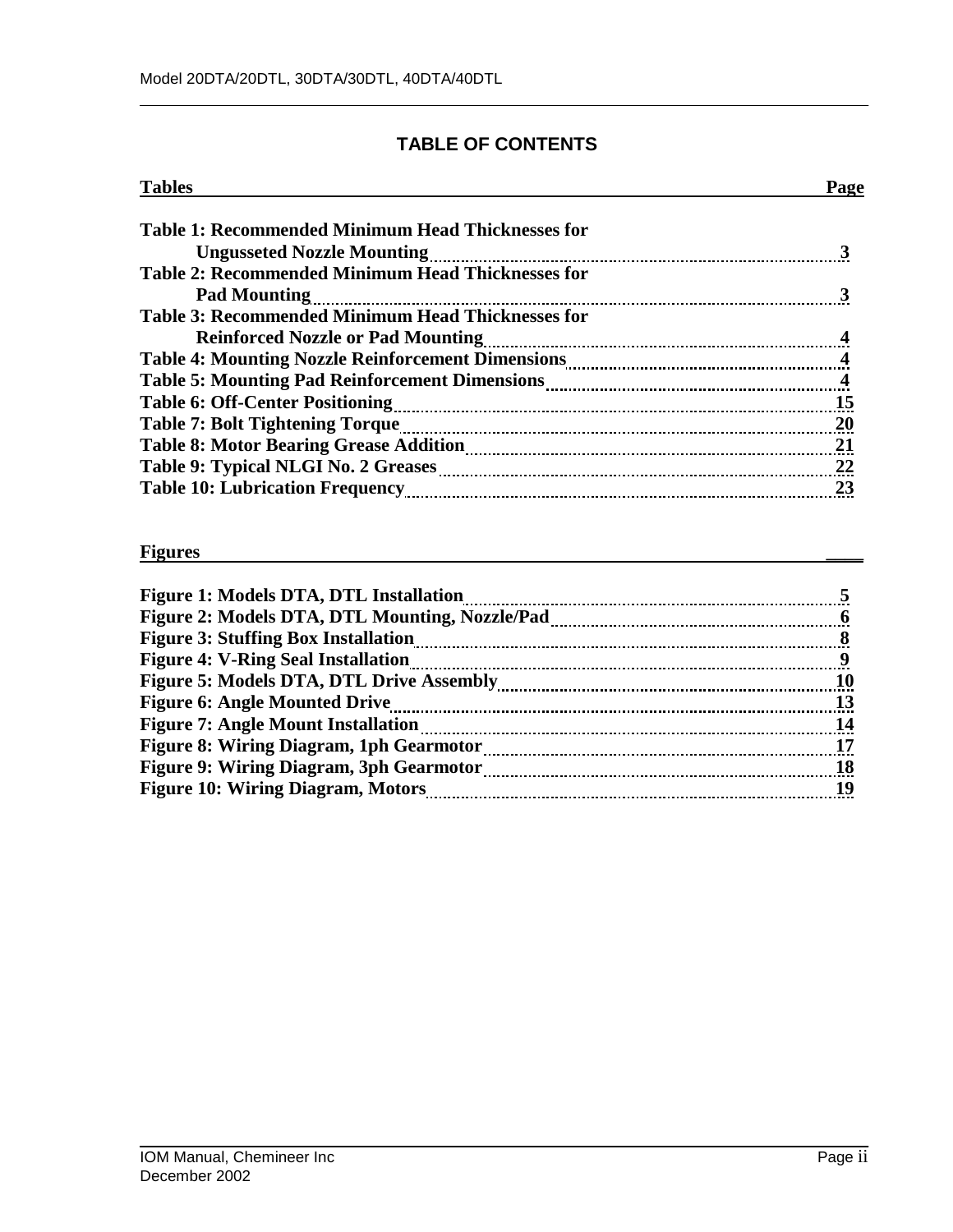# **INITIAL INSPECTION**

**Step 1: Inspect crates.** Upon receipt, inspect all crates and equipment for shipping damage. Report shipping damage to your local Chemineer office or to the factory in Dayton, Ohio. A claim should be filed immediately with the carrier involved.

**Step 2: Uncrate. Check the contents.** Do not uncrate the unit until you have read the *Mounting & Installation* section of this manual and looked at the assembly drawing shipped with the unit. Be careful in uncrating and handling. Do not discard the crating without making sure that all mixer parts have been removed. Correct assembly of this unit requires referring to both the unit assembly drawing and this manual.

**Step 3: Questions? Call Chemineer.** If the shipment is not complete or you do not understand what you have received, please contact *your local Chemineer office* immediately.

# **CHEMINEER ASSISTANCE**

Chemineer maintains a fully staffed Parts and Field Service Department ready to help you with any service requirement. Simply contact your local Chemineer office, or contact Parts/Field Service at the Chemineer Factory in Dayton, Ohio:

|        | Chemineer, Inc.    |
|--------|--------------------|
|        | P.O. Box 1123      |
|        | Dayton, Ohio 45401 |
| Phone: | $(937)$ 454-3200   |
| FAX:   | $(937)$ 454-3375   |

Services available are as follows:

Installation and maintenance training seminars, Installation and start-up supervision, Preventative maintenance planning, Parts order service, Special instructions.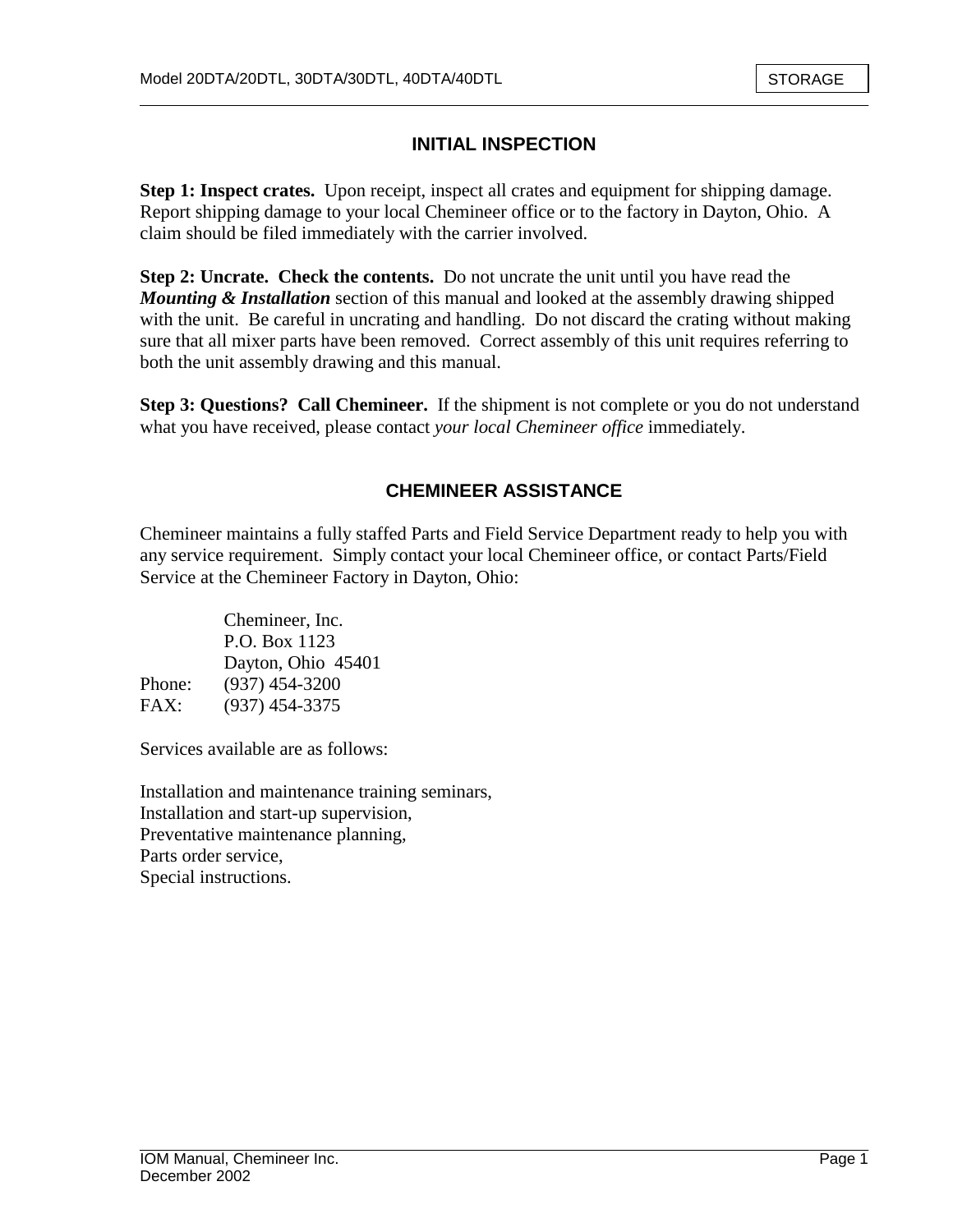# **STORAGE**

Do not remove any protective packaging, coatings (generally applied to the motor or gearmotor output shafts), or any protective coverings that may be applied to the wetted parts until the mixer is to be put into service. If the equipment is to be stored, *do not stack crates*. Store in a clean dry indoor location that is free from wide variations in temperature. The storage area should be free from vibration and excessive heat.

Inspect for external rust at six-month intervals. Apply rust preventative as required. If the unit has been in storage for more than six months or subjected to adverse moisture conditions, the motor windings may have to be dried prior to operation.

*CAUTION! Coated/rubber covered agitator parts require special handling to avoid damage to coatings/rubber coverings. Do not use chains or hooks on coated/covered surfaces. Special care is required to prevent damage to edges and outside corners. Contact Chemineer Field Service for instructions.* 

#### **Short-Term Indoor Storage**

Mixers should be stored indoors in areas with no vibration and relatively constant temperatures and humidity. The factory storage preparations should be acceptable for up to six months storage.

Rotate the drive coupling 10 to 15 revolutions at least once per month to reduce the possibility of brinelling of the bearings and to redistribute bearing grease.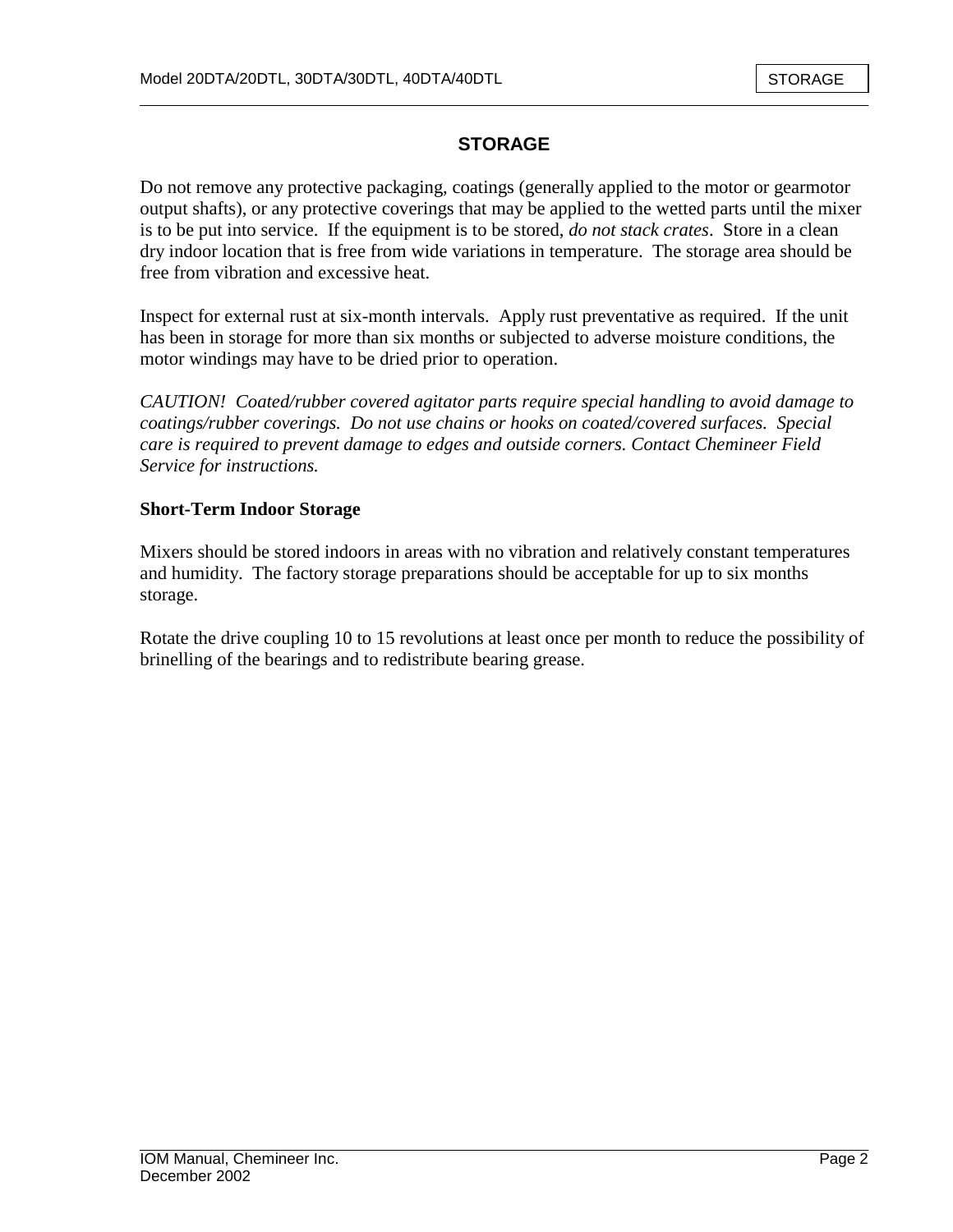#### *Refer to the mixer assembly drawing for the required support structure design loads.*

In designing the structure to accommodate bending moment, the structure should be sufficiently rigid so that the mixer extension shaft will not move more than 1/64 inch (.4mm) per foot of length due to deflection of the mounting system.

These units are supplied with a standard flange designed to mount on an ANSI or DIN nozzle or pad located on the vessel top head. Refer to the mixer assembly drawing for agitator mounting flange size and type. Special flanges, including ferrule type, are also available.

The following methodology will help determine if the designated vessel top head is sufficiently rigid to properly support a mixer or if reinforcement through gusseting is required.

1. Evaluate the designated vessel top head. Recommended head thicknesses are listed for ungusseted nozzles *(Table 1)* and ungusseted pads *(Table 2).* If the designated vessel head thickness conforms to the given dimension, refer to *page 7* for *Sealed Tank Mixer Installation*. No further vessel head thickness evaluation is required.

### **TABLE 1: RECOMMENDED MINIMUM HEAD THICKNESSES, "t", inches (mm) FOR UNGUSSETED NOZZLE MOUNTING**

|                            | TANK DIAMETER, "T" FT (M) |               |               |                |                |                |                |                |                |                |
|----------------------------|---------------------------|---------------|---------------|----------------|----------------|----------------|----------------|----------------|----------------|----------------|
| <b>CASE</b><br><b>SIZE</b> | .61)                      | 2.5<br>(0.76) | (0.91)        | (1.22)         | (1.52)         | (1.83)         | (2.13)         | (2.44)         | (2.74)         | 10<br>(3.05)   |
| 20DTA<br>20DTL             | .250<br>(6.4)             | .250<br>(6.4) | .375<br>(9.5) | .375<br>(9.5)  | .375<br>(9.5)  | .500<br>(12.7) | .500<br>(12.7) |                |                |                |
| 30DTA<br>30DTL             | .250<br>(6.4)             | .250<br>(6.4) | .375<br>(9.5) | .375<br>(9.5)  | .375<br>(9.5)  | .500<br>(12.7) | .500<br>(12.7) |                |                |                |
| 40DTA<br>40DTL             | .250<br>(6.4)             | .375<br>(9.5) | .375<br>(9.5) | .500<br>(12.7) | .500<br>(12.7) | .500<br>(12.7) | .625<br>(15.9) | .625<br>(15.9) | .625<br>(15.9) | .625<br>(15.9) |

Cells shaded in gray are "not recommended".

#### **TABLE 2: RECOMMENDED MINIMUM HEAD THICKNESS, "t", inches (mm) FOR PAD MOUNTING**

| TANK DIAMETER, "T" FT (M)  |       |               |        |        |        |             |        |        |        |              |
|----------------------------|-------|---------------|--------|--------|--------|-------------|--------|--------|--------|--------------|
| <b>CASE</b><br><b>SIZE</b> | .61)  | 2.5<br>(0.76) | (0.91) | (1.22) | (1.52) | o<br>(1.83) | (2.13) | (2.44) | (2.74) | 10<br>(3.05) |
| 20DTA                      | .375  | .375          | .375   | .500   | .500   | .625        | .625   |        |        |              |
| 20DTL                      | (9.5) | (9.5)         | (9.5)  | (12.7) | (12.7) | (15.9)      | (15.9) |        |        |              |
| 30DTA                      | .375  | .375          | .375   | .500   | .500   | .625        | .625   |        |        |              |
| 30DTL                      | (9.5) | (9.5)         | (9.5)  | (12.7) | (12.7) | (15.9)      | (15.9) |        |        |              |
| 40DTA                      | .188  | .188          | .188   | .188   | .250   | .375        | .375   | .375   | .375   | .500         |
| 40DTL                      | (4.8) | (4.8)         | (4.8)  | (4.8)  | (6.4)  | (9.5)       | (9.5)  | (9.5)  | (9.5)  | (12.7)       |

Cells shaded in gray are "not recommended".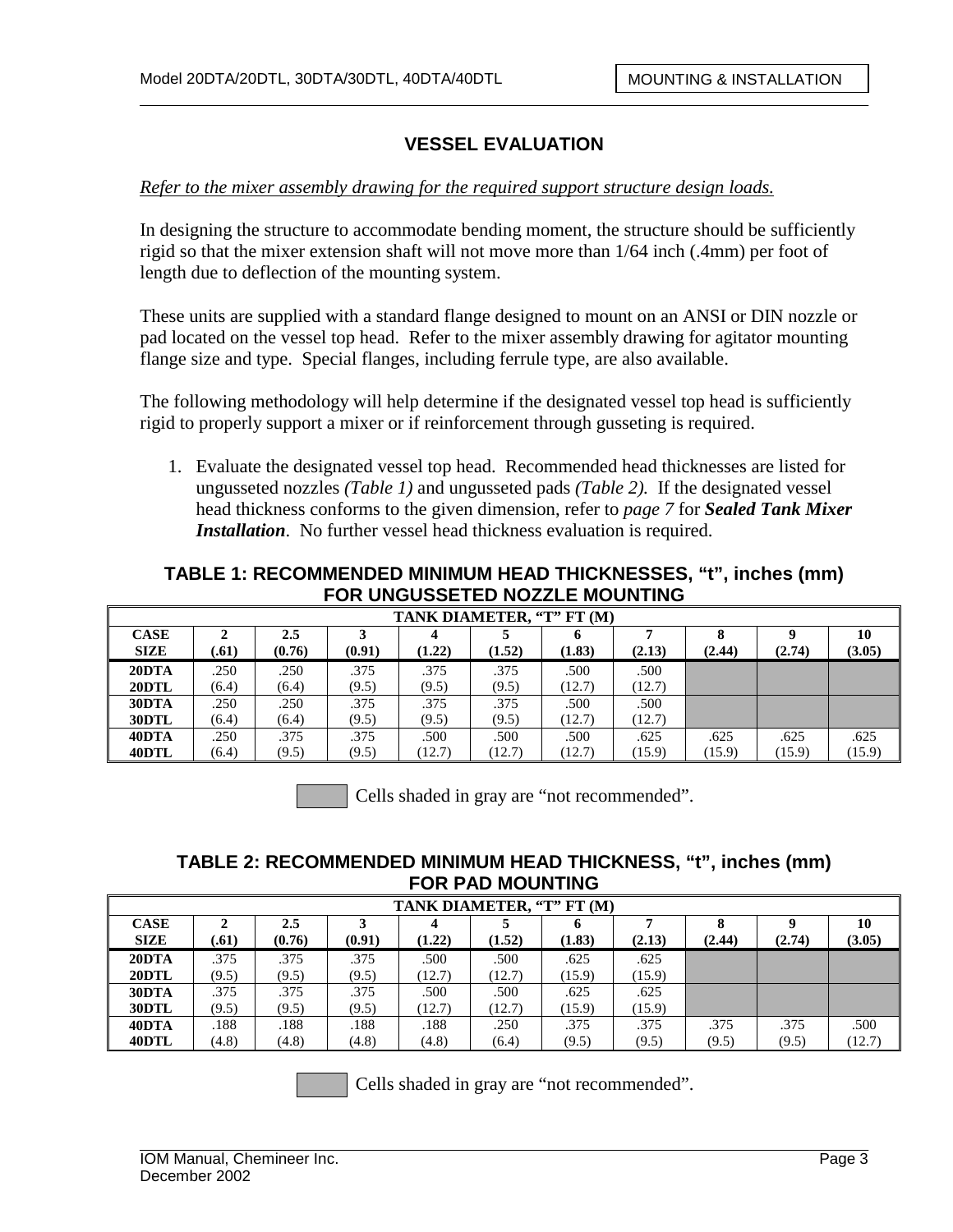2. If the designated vessel top head **does not** meet *Table 1 or Table 2* criteria, reinforcement support may be added to provide the equivalent rigidity of a thicker head, providing that the existing head thickness meets the minimum thicknesses as noted in *Table 3, belo*w, for nozzles or pads. Reference *Figure 1, page 5*.

*If the vessel head still does not meet the minimum thicknesses listed below, consult Chemineer Field Service for assistance.*

# **TABLE 3: RECOMMENDED MINIMUM HEAD THICKNESSES, "t", inches (mm) FOR REINFORCED NOZZLE OR PAD MOUNTING**

|             | TANK DIAMETER. "T" FT (M) |        |        |        |        |        |        |        |        |        |
|-------------|---------------------------|--------|--------|--------|--------|--------|--------|--------|--------|--------|
| <b>CASE</b> |                           | 2.5    |        |        |        | o      |        |        |        | 10     |
| <b>SIZE</b> | .61)                      | (0.76) | (0.91) | (1.22) | (1.52) | (1.83) | (2.13) | (2.44) | (2.74) | (3.05) |
| 20DTA       | .188                      | .188   | .188   | .250   | .250   | .250   | .250   |        |        |        |
| 20DTL       | (4.8)                     | (4.8)  | (4.8)  | (6.4)  | (6.4)  | (6.4)  | (6.4)  |        |        |        |
| 30DTA       | .188                      | .188   | .188   | .250   | .250   | .250   | .250   |        |        |        |
| 30DTL       | (4.8)                     | (4.8)  | (4.8)  | (6.4)  | (6.4)  | (6.4)  | (6.4)  |        |        |        |
| 40DTA       | .125                      | .125   | .125   | .125   | .125   | .188   | .188   | .188   | .188   | .188   |
| 40DTL       | (3.2)                     | (3.2)  | (3.2)  | (3.2)  | (3.2)  | (4.8)  | (4.8)  | (4.8)  | (4.8)  | (4.8)  |

Cells shaded in gray are "not recommended".

3. If reinforcement is applicable, refer to *Tables 4 and 5, below and Figure 2, page 6* for proper reinforcement dimensions.

#### **TABLE 4: MOUNTING NOZZLE REINFORCEMENT DIMENSIONS, inches (mm)**

| ANSI – DIN | <b>NOZZLE HEIGHT</b> | <b>GUSSET</b>    | <b>BACKUP PLATE</b> |  |  |
|------------|----------------------|------------------|---------------------|--|--|
|            | MINIMUM              | <b>DIMENSION</b> | <b>RADIUS</b>       |  |  |
| 6 (150)    | 4 (102)              | 6.5(165)         | .2 (305)            |  |  |

**TABLE 5: MOUNTING PAD REINFORCEMENT DIMENSIONS, inches (mm)**

| ANSI – DIN | D<br><b>BACKUP PLATE</b><br><b>RADIUS</b> |
|------------|-------------------------------------------|
| 6 (150)    | 12 (305)                                  |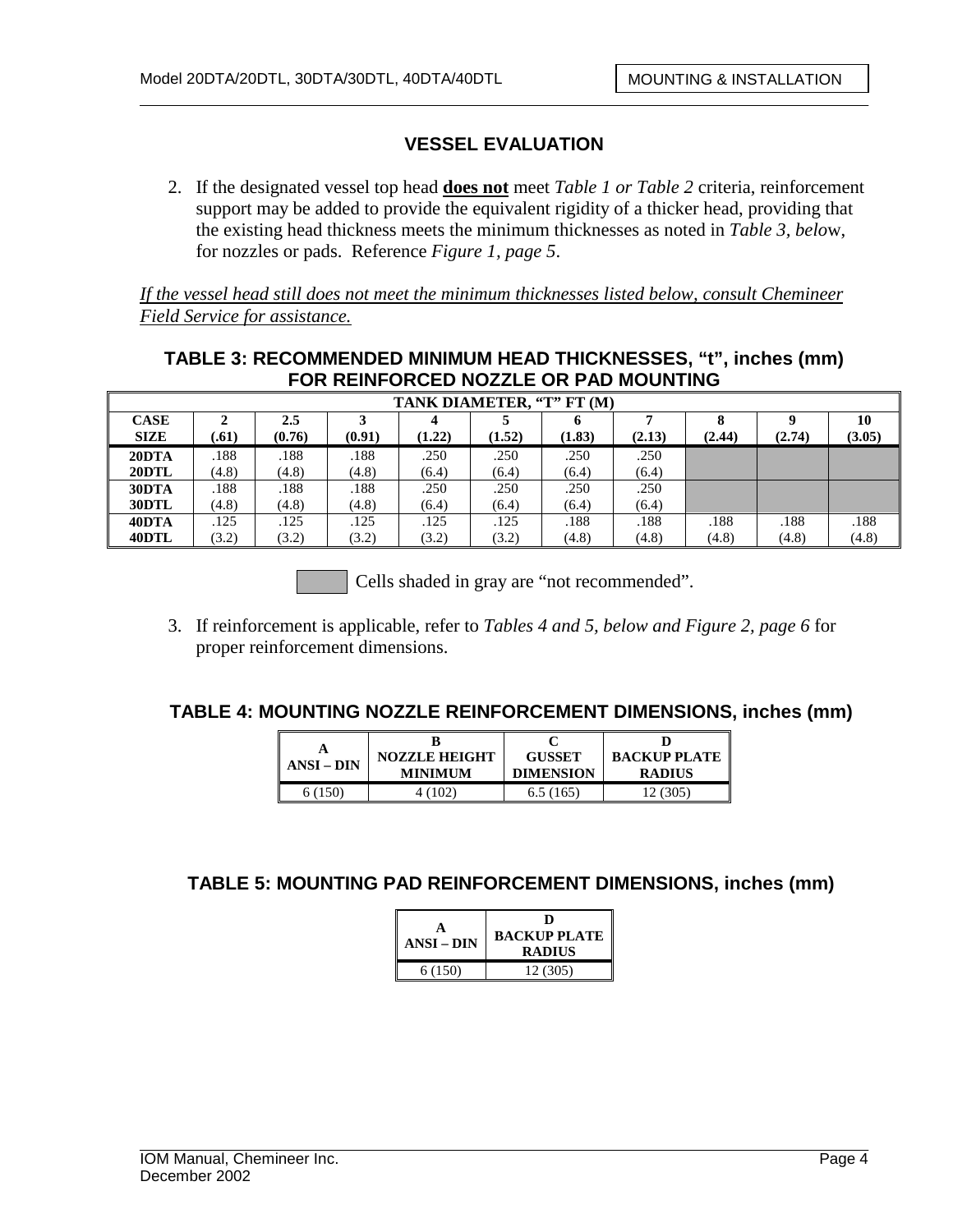

Figure 1: Models DTA, DTL Installation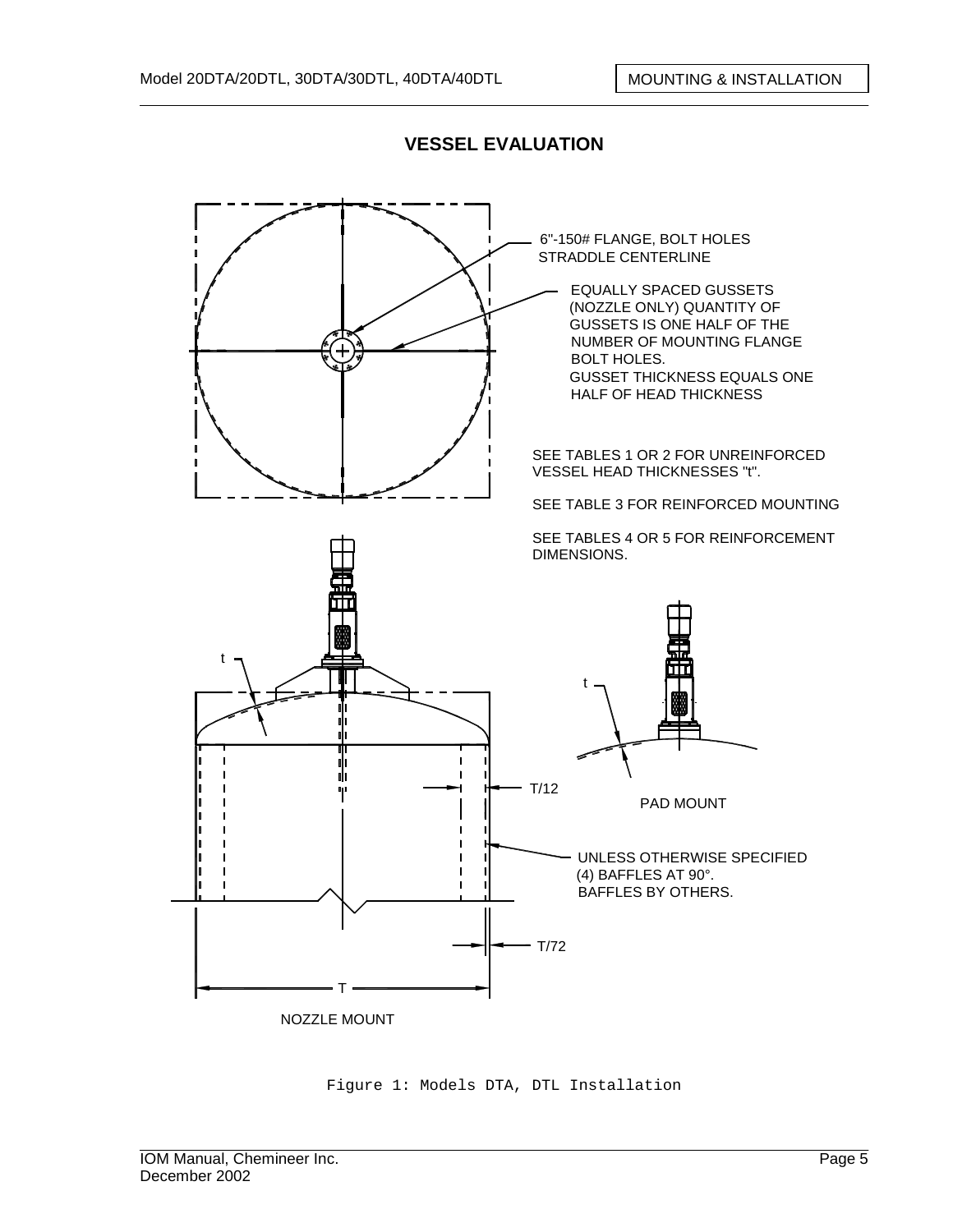

Figure 2: Models DTA, DTL Mounting, Nozzle/Pad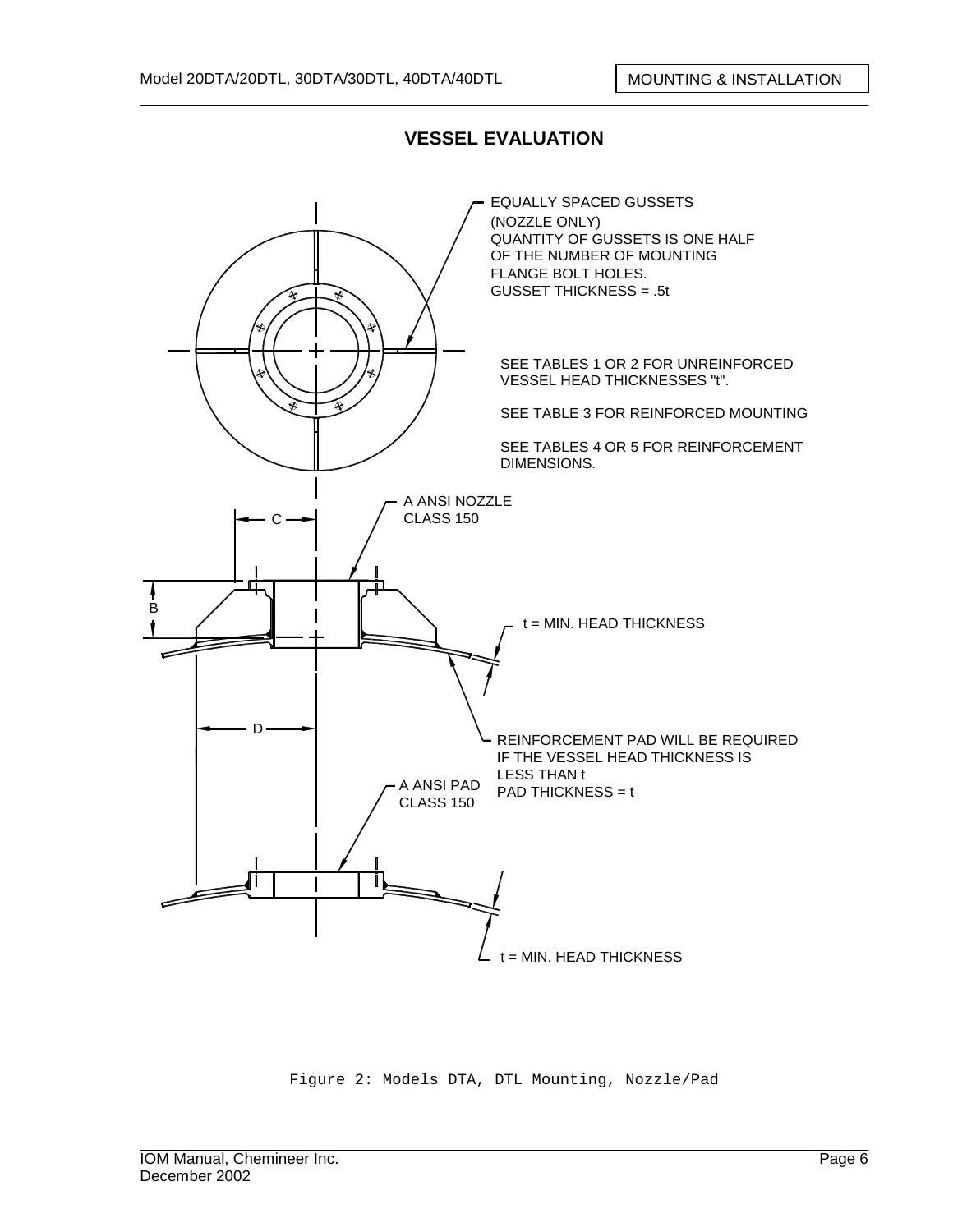#### *Correct unit installation requires both the unit assembly drawing and this manual.*

The models 20DTA or 20DTL are gear reduced, stuffing box (20DTA) or v-ring (20DTL) sealed designs for closed tank applications. The drive unit is typically shipped with the gearmotor (integral motor/gear reducer) **[105]** mounted to the cast aluminum housing **[201-06]**. A plated chuck drive shaft **[218]** coupling with bearing support extends from the housing for extension shaft attachment. Also in the main unit box will be a separate carton for the seal assembly **[1300 or 1800]**, handhole cover **[1100]**, mounting flange **[1251]**, impellers **[500]** and all other required accessories. Shafting **[400]** is shipped separately.

The models 30DTA or 30DTL are direct drive, stuffing box (30DTA) or v-ring (30DTL) sealed designs for closed tank applications. The drive unit is typically shipped with the motor **[100]** mounted to the cast aluminum housing **[201-04]**. A plated chuck drive shaft **[218]** coupling with bearing support extends from the housing for extension shaft attachment. Also in the main unit box will be a separate carton for the seal assembly **[1300 or 1800]**, handhole cover **[1100]**, mounting flange **[1251]**, impellers **[500]** and all other required accessories. Shafting **[400]** is shipped separately.

The models 40DTA or 40DTL are gear reduced, heavy duty, stuffing box (40DTA) or v-ring (40DTL) sealed designs for closed tank applications. The drive unit is typically shipped with the gearmotor (integral motor/gear reducer) **[105]** mounted to the cast aluminum housing **[201-04]**. A plated flanged drive shaft **[217]** coupling with bearing support extends from the housing for flanged removable shaft coupling **[300]** attachment. Also in the main unit box will be a separate carton for the seal assembly **[1300 or 1800]**, handhole cover **[1100]**, removable extension shaft coupling **[300]**, mounting flange **[1251]**, impellers **[500]** and all other required accessories. Shafting **[400]** is shipped separately.

*Be certain to locate all contents before discarding packaging materials.* 

1. Remove all shipping constraints. A nylon strap, or similar, should be secured around the mixer housing **[201-04]** to lift and move the mixer. Please note the approximate net weight of the unit as shown on the assembly drawing and use caution when moving or lifting these items. *At no point during installation or maintenance of the mixer, should the extension shaft ever be used as a lifting point!*

*WARNING: DO NOT connect the mixer to the power source until the unit is fully assembled and properly positioned in the vessel.* 

2. Install the mounting flange **[1251]**, onto the vessel nozzle using a customer supplied gasket and fastener set.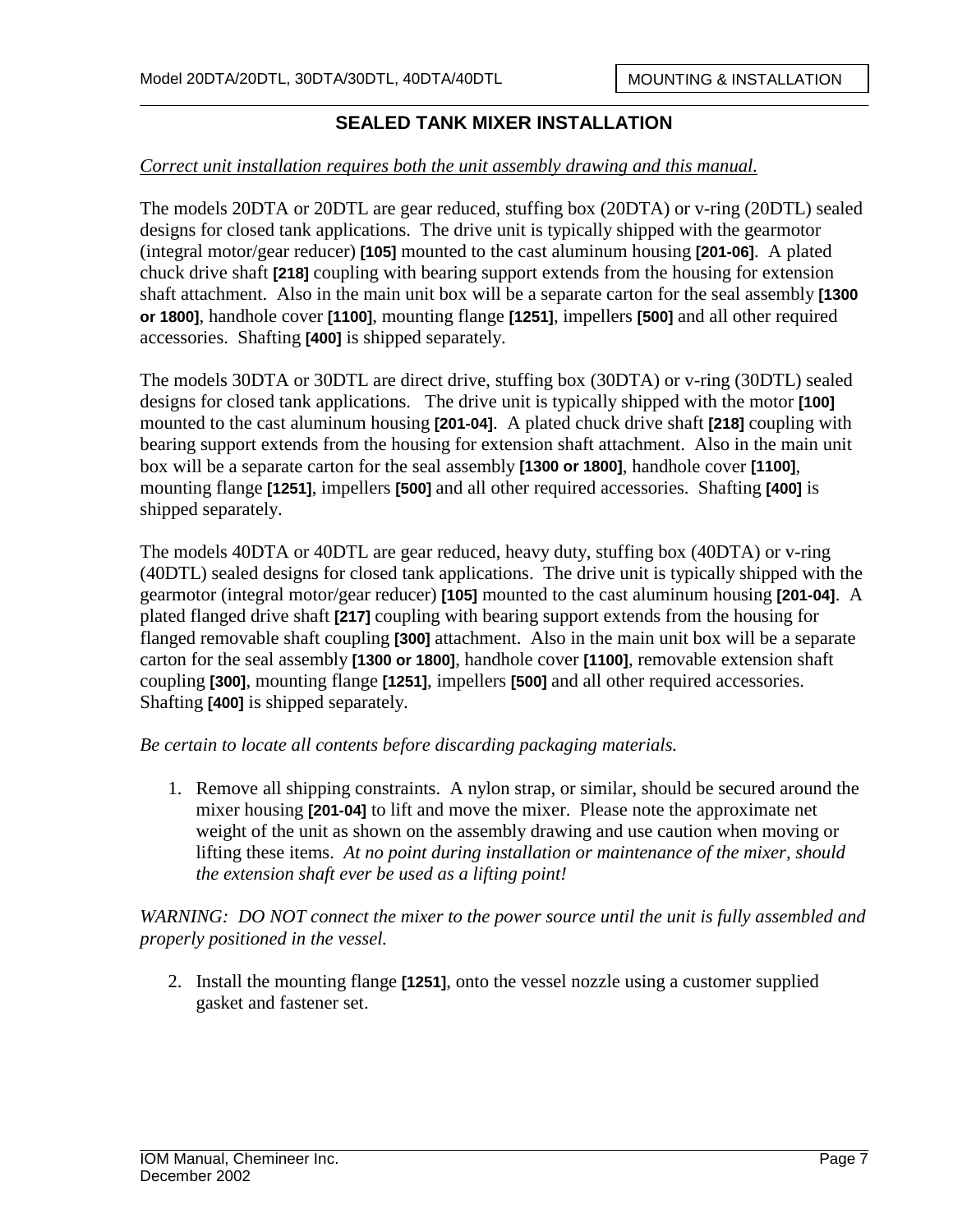- 3. Lift the mixer shaft **[400]** and lower it into the vessel. All welded shaft assemblies may require an alternate vessel opening to lower the shaft assembly through, prior to raising it through the mixer mounting flange.
- 4. Lift the shaft up through the mixer mounting flange from the inside of the vessel and block it in place such that the shaft end is approximately 6" above the mounting flange top surface.
- 5. *For DTA units:* Place o-ring **[1252]** into the groove in the mounting flange **[1251]**. Install packing housing **[1307]** with bolts, lockwashers, and flatwashers **[1309, 1310, 1311]**. *Do not tighten packing housing bolts at this time.* Install the packing rings **[1308]** being careful to stagger the packing split. Seat each packing ring as it is installed. Install the two threaded studs  $[1301]$  at  $180^\circ$  from each other.



Figure 3: Stuffing Box Installation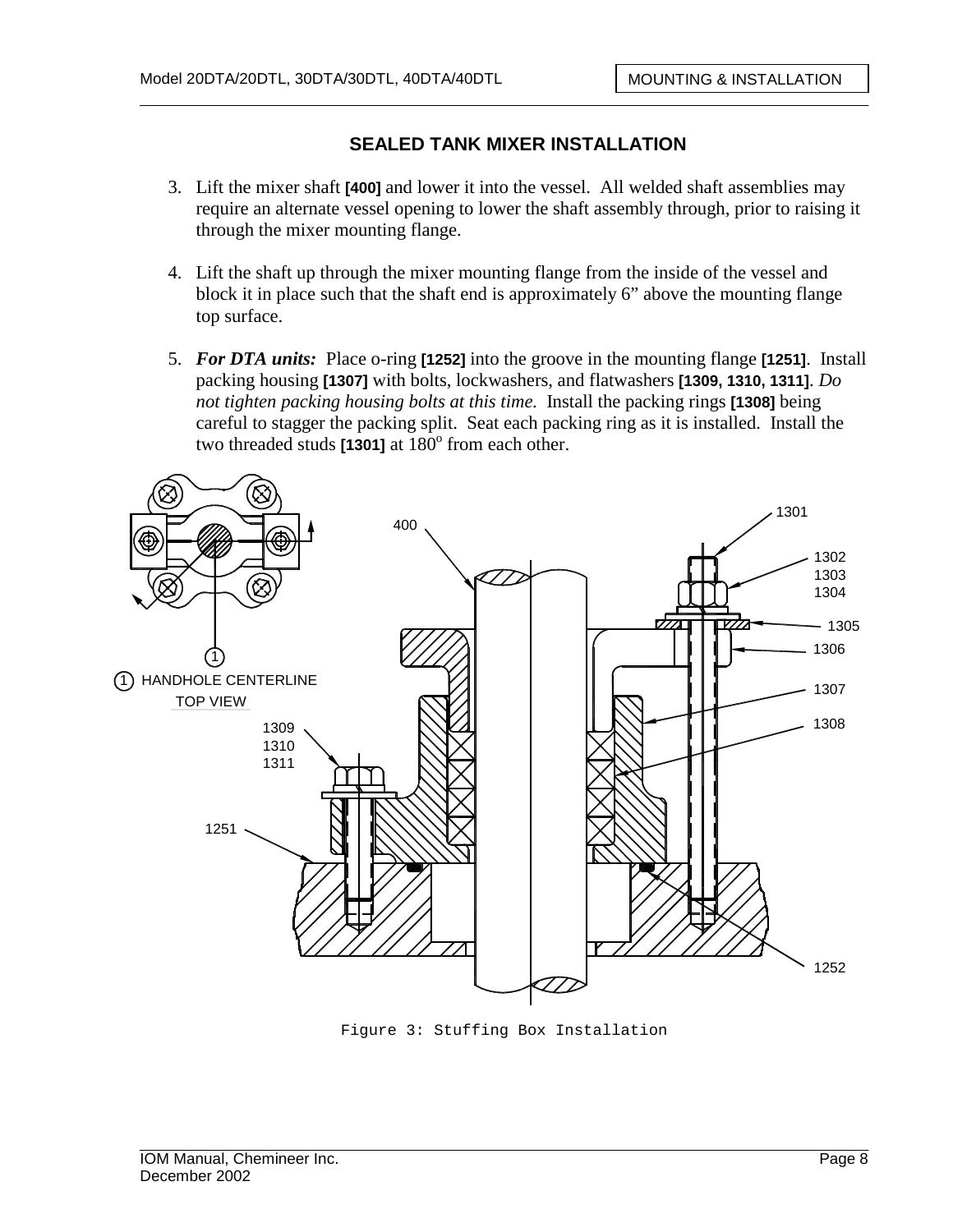*For DTL units:* Place o-ring **[1252]** into the groove in the mounting flange **[1251]**. Install the seal plate **[1802]** with bolts and lockwashers **[1803, 1804]**. Install the v-ring **[1801]**  over the shaft end and onto the seal plate. *Do not tighten seal plate mounting bolts at this time.*



Figure 4: V-Ring Seal Installation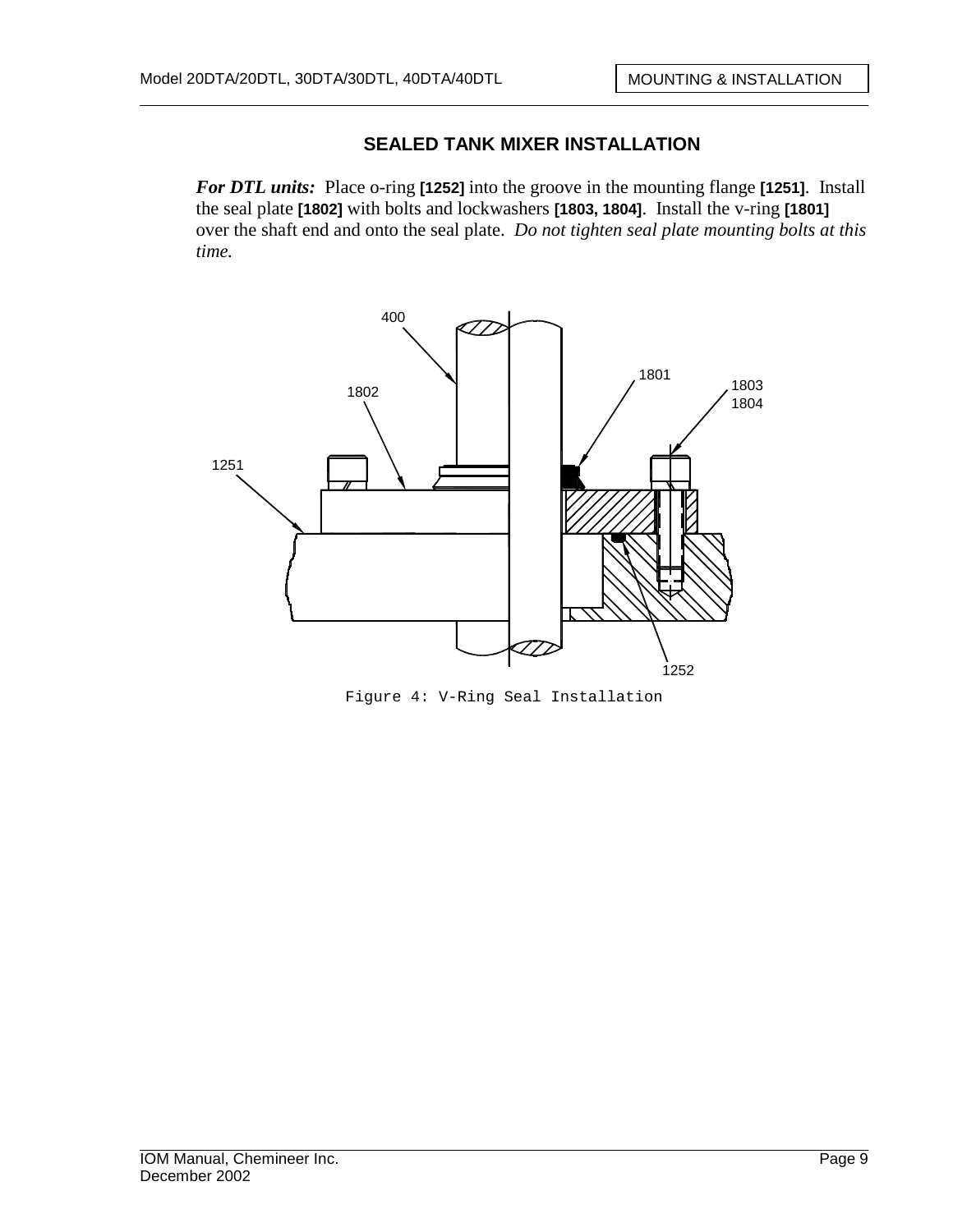

Figure 5: Models DTA, DTL Drive Assembly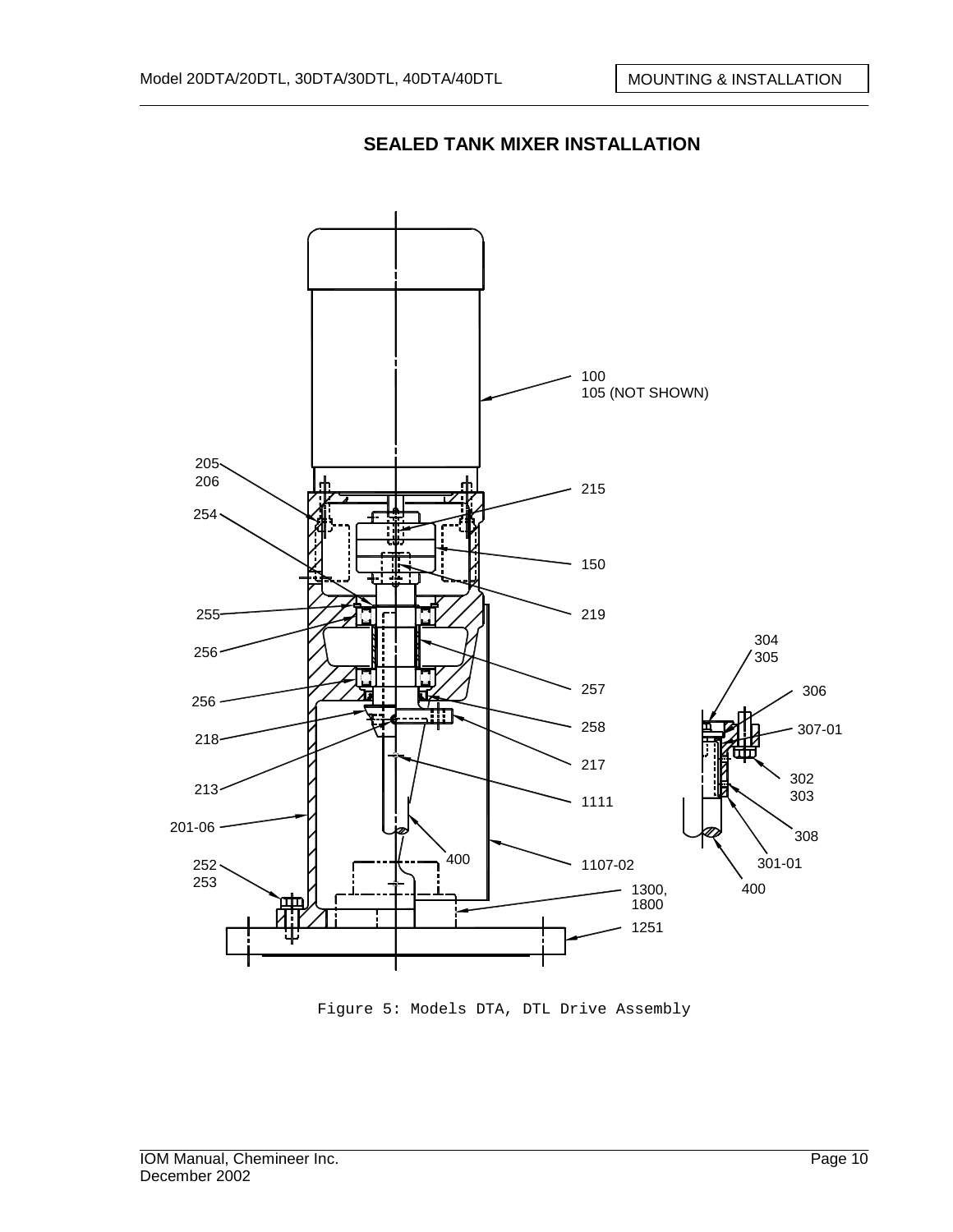- 6. For units with *1" diameter shafting and chuck drive shaft coupling:*
	- a. Lower the drive motor/housing assembly onto the mounting flange **[1251]**. Remove the shaft blocking. Raise the extension shaft **[400]** and insert it into the drive chuck coupling **[218]** of the drive housing assembly **[200]** until the shaft bottoms out, approximately 5" (127mm). Orient the shaft to allow the chuck coupling setscrews  $[213]$  (two at  $90^{\circ}$ ) to engage the "flats" on the extension shaft. Tighten chuck setscrews **[213]** with a 3/16" hex key wrench.
	- b. Attach the housing to the mounting flange with bolts and lockwashers **[252, 253]**. Torque bolts to the value shown in *Table 7, page 20*.

#### For units with *1-1/2" diameter shafting and flanged drive shaft coupling:*

- a. Clean the extension shaft **[400]** turndown diameter and the removable shaft coupling **[301-02]**. Make sure both surfaces are completely dry and free from any burrs or nicks. Install the shaft key **[307-02]** into the extension shaft keyway, making sure it is fully bottomed into the keyway. Install the coupling over the shaft end. Install the shaft end washer, bolt, lockwasher, and flatwasher **[304, 305, 306]** and torque to the value shown in *Table 7, page 20*. Engage the two coupling setscrews **[308]** onto the shaft key **[307-02]**.
- b. Lower the drive motor/housing assembly onto the mounting flange **[1251]**. Remove the shaft blocking and lift the extension shaft enough to allow the installation of the coupling bolts and lockwashers **[302, 303]**. Install two coupling bolts and lockwashers at 180°. Tighten the bolts to engage the tenon and pull the removable coupling **[301]** and flanged drive shaft coupling **[217]** faces together. Install and tighten the remaining coupling bolts and lockwashers **[302, 303]**. Attach the housing to the mounting flange with bolts and lockwashers **[252, 253]**. Torque bolts to the value shown in *Table 7*.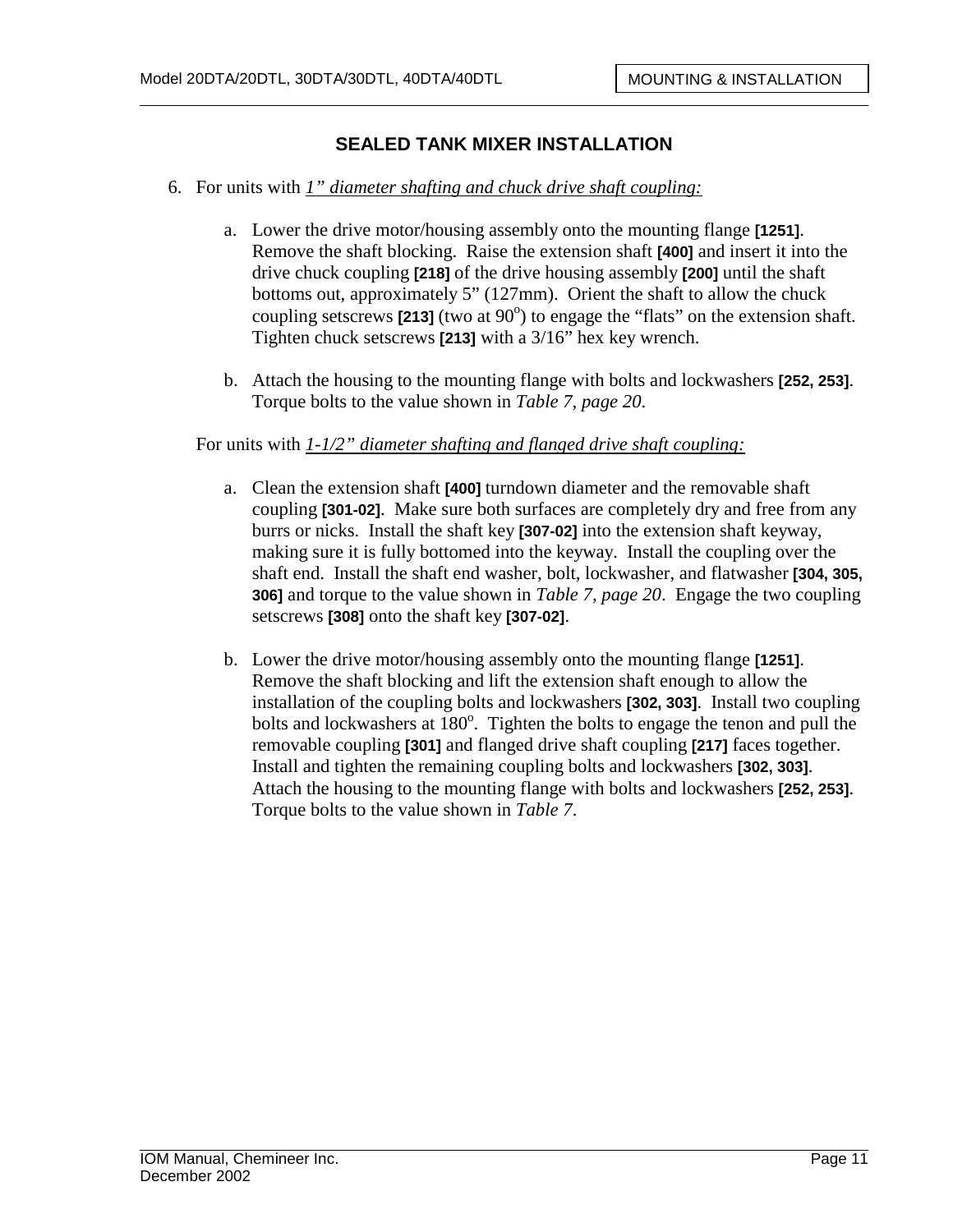7. *For DTA units:* Install the split packing gland **[1306]** over the threaded studs **[1301]** with gland clamps **[1305]**, hex adjusting nuts, lockwashers, and flatwashers **[1302, 1303, 1304]**. Refer to *Figure 3, page 8*. The split packing gland must be square with the packing housing. Tighten packing housing bolts **[1309]**. Torque to the value shown in *Table 7, page 20*.

Tighten the hex adjusting nuts **[1302]**. Let packing set for five to ten minutes so that it can cold flow and adjust to the gland pressure. Loosen the hex adjusting nuts, then finger tighten. After starting the unit, the packing will require adjusting. Refer to *Operation – Shaft Seals, page 26*.

*For DTL units:* Center the seal plate on the shaft. Torque bolts to the value shown in *Table 7, page 20*. Refer to *Figure 4, page 9*. Slide the v-ring **[1801]** down the shaft to contact the seal plate **[1802]**.

- 8. Install the handhole cover **[1107-02]** onto the housing with bolts **[1111]**.
- 9. For single impeller assemblies, install the impeller with the lower hub face even with the shaft end. Impeller orientation should allow the driving edge of the impeller to pump toward the bottom of the mixing vessel. Tighten the impeller setscrews (typically quantity two).

For dual impeller assemblies, space the upper impeller at a recommended minimum of two impeller diameters and maximum of three impeller diameters above the lower impeller. The lower impeller should be a minimum of one impeller diameter below the liquid surface at all times during mixer operation.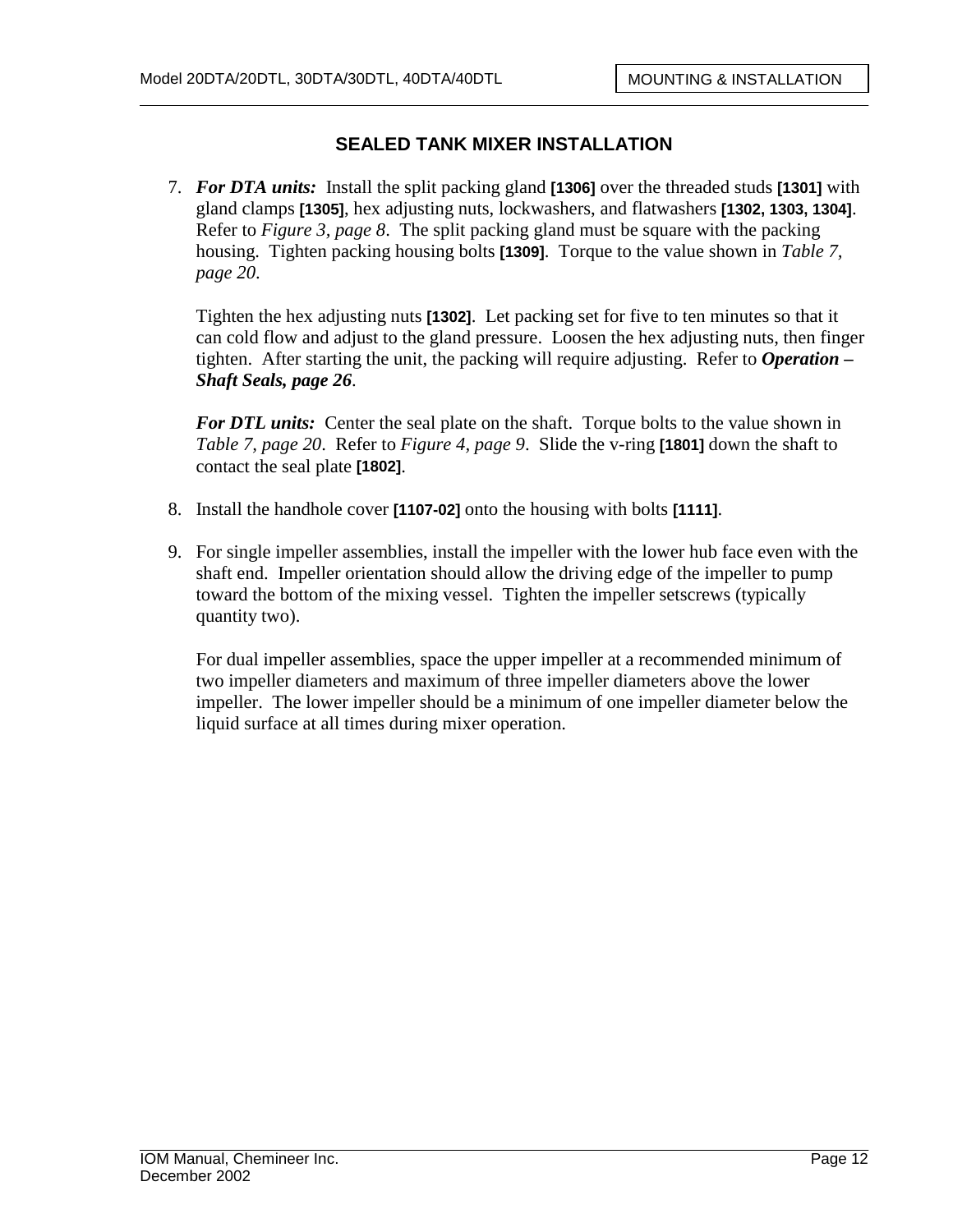#### **SEALED TANK MIXER INSTALLATION OPTIONAL ANGLE MOUNTED DRIVE**

Model DTA and DTL mixers may be angle mounted. See *Figure 7, page 14* for mixer nozzle location. See *Figure 1, page 5* for structural requirements.

*The drive unit may be angle mounted in any orientation.* Unit will attach to vessel nozzle using customer supplied fastener set.



Figure 6: Angle Mounted Drive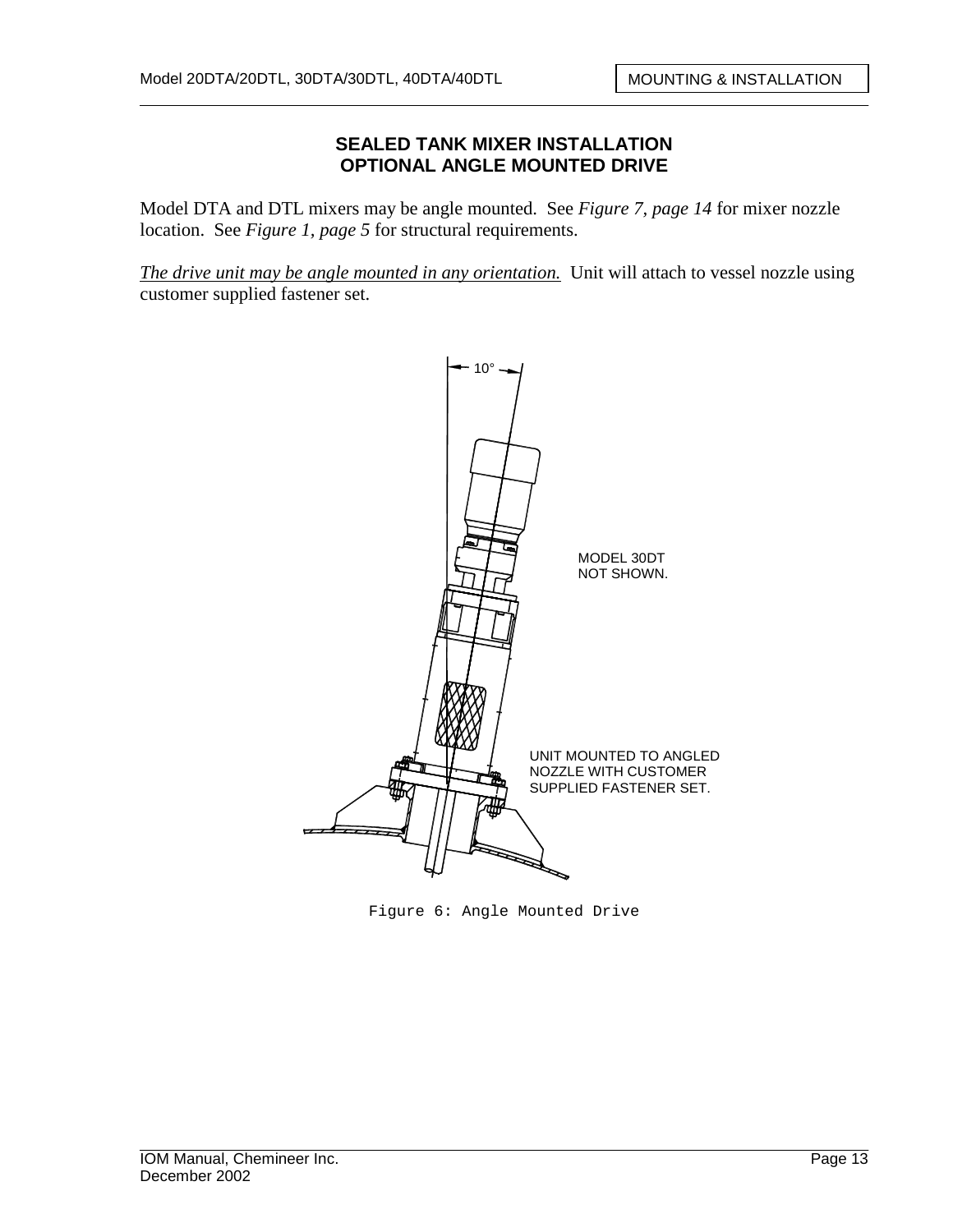

#### **SEALED TANK MIXER INSTALLATION OPTIONAL ANGLE MOUNTED DRIVE**

Figure 7: Angle Mount Installation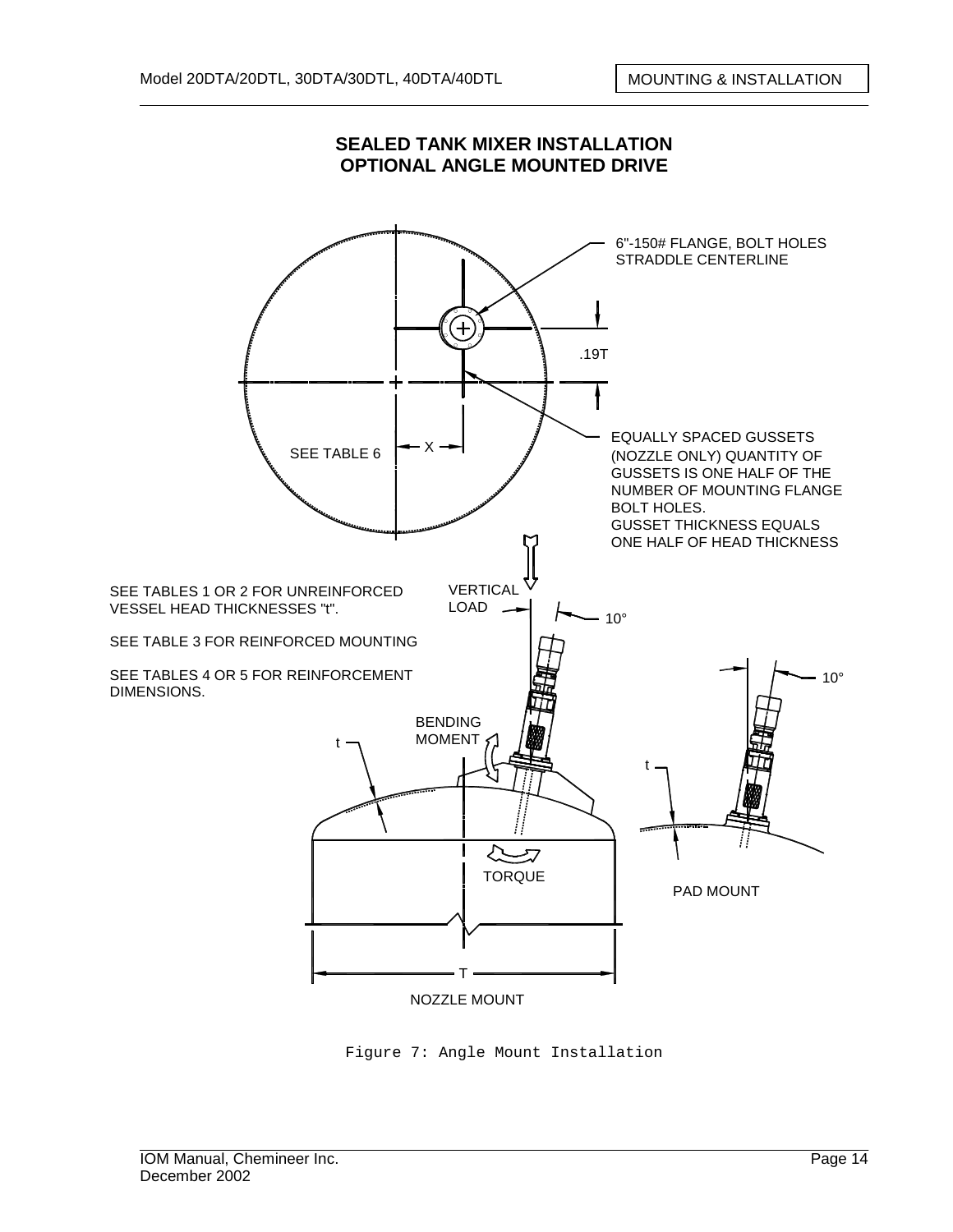#### **SEALED TANK MIXER INSTALLATION OPTIONAL ANGLE MOUNTED DRIVE**

| <b>SHAFT EXTENSION RANGE</b><br>IN(MM) | "X" DIMENSION<br>IN(MM) | <b>MINIMUM TANK DIAMETER</b><br>"T" IN $(MM)$ |
|----------------------------------------|-------------------------|-----------------------------------------------|
| $20" - 37" (508 - 940)$                | 5''(127)                | $18$ " (457)                                  |
| $38" - 53" (965 - 1346)$               | $7.5$ " (191)           | $22$ " (559)                                  |
| $54" - 76" (1372 - 1930)$              | $10.75$ " (273)         | $32$ " (813)                                  |
| $77" - 110"$ (1956 – 2794)             | $15.5$ " (394)          | $46$ " (1168)                                 |
| $111" - 135" (2819 - 3429)$            | $21.25$ " (540)         | (1626)<br>ו ''∂64                             |

#### **TABLE 6: OFF-CENTER POSITIONING**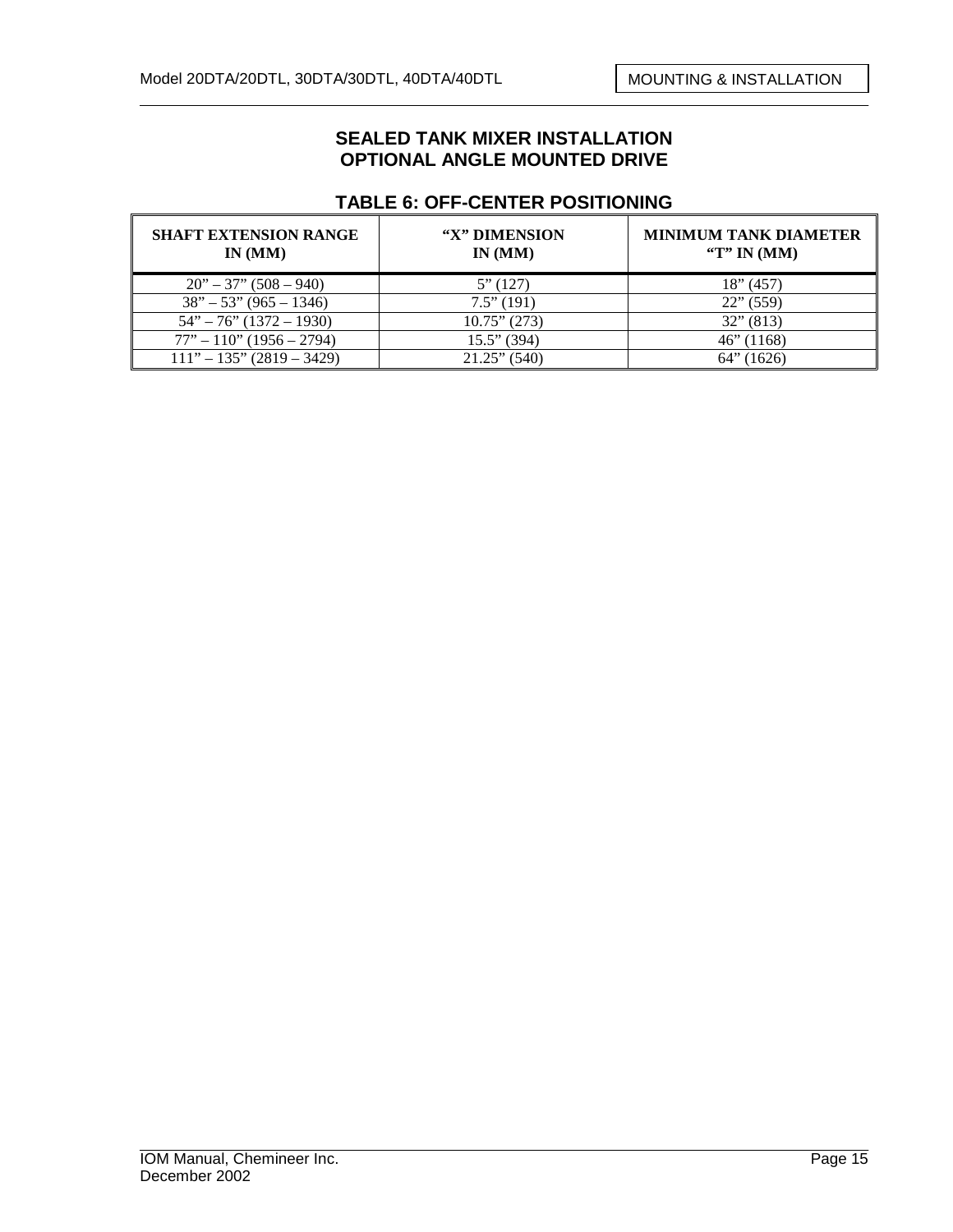## **MIXER INSTALLATION ELECTRIC MOTORS, GEARMOTORS**

- 1. Check the nameplate data on the motor/gearmotor to assure that the available power supply agrees with the motor requirements. Protective devices should be of the proper size and rating to safely carry the load and interrupt the circuit on overloads.
- 2. If the motor/gearmotor has been stored in a damp location, the windings may require drying.

*NOTE: Do not obstruct the normal flow of ventilating air through or over the motor/gearmotor.* 

- 3. Many of the motors supplied with this product are dual voltage. The motor cord supplied with a single phase motor is applicable for use on 125VAC systems only. Customer is responsible for supplying all necessary motor connections and for properly wiring the motors. Refer to wiring diagrams *Figures 8 and 9, pages 17 and 18*, for gearmotor connections and *Figure 10, page 19* for normal motor connections. Consult *Chemineer Field Service* if there are any questions pertaining to the installation or operation of the motor or mixer unit.
- 4. Connect the motor/gearmotor in accordance with the National Electric Code and local requirements, but do not make the connections permanent until the motor/gearmotor rotation has been checked. Jog the motor/gearmotor to check for correct rotation prior to securing wiring. Refer to unit assembly drawing for unit rotation direction. If any additional motor/gearmotor auxiliary devices such as space heaters or temperature sensors are used, connect them in proper circuits and insulate them from motor/gearmotor power cables.

#### **AIR MOTORS**

- 1. Air motors are designed to be driven by compressed air. Under no circumstances should they be driven with any other type of gas, fluids, particles, solids, or any substance mixed with air.
- 2. The muffler is shipped uninstalled on the air motor. Always install a moisture trap and filter in the air line ahead of the motor.
- 3. "Reversible" type air motors will work equally in both directions. A 4-way valve may be connected to both air ports to allow reversible operation. For efficiency of output and control of speed, use air lines of the same size or the next larger pipe size than the intake port of the motor.

*Lubrication of the air motor is required.* Refer to *Lubrication* section of this manual for more information.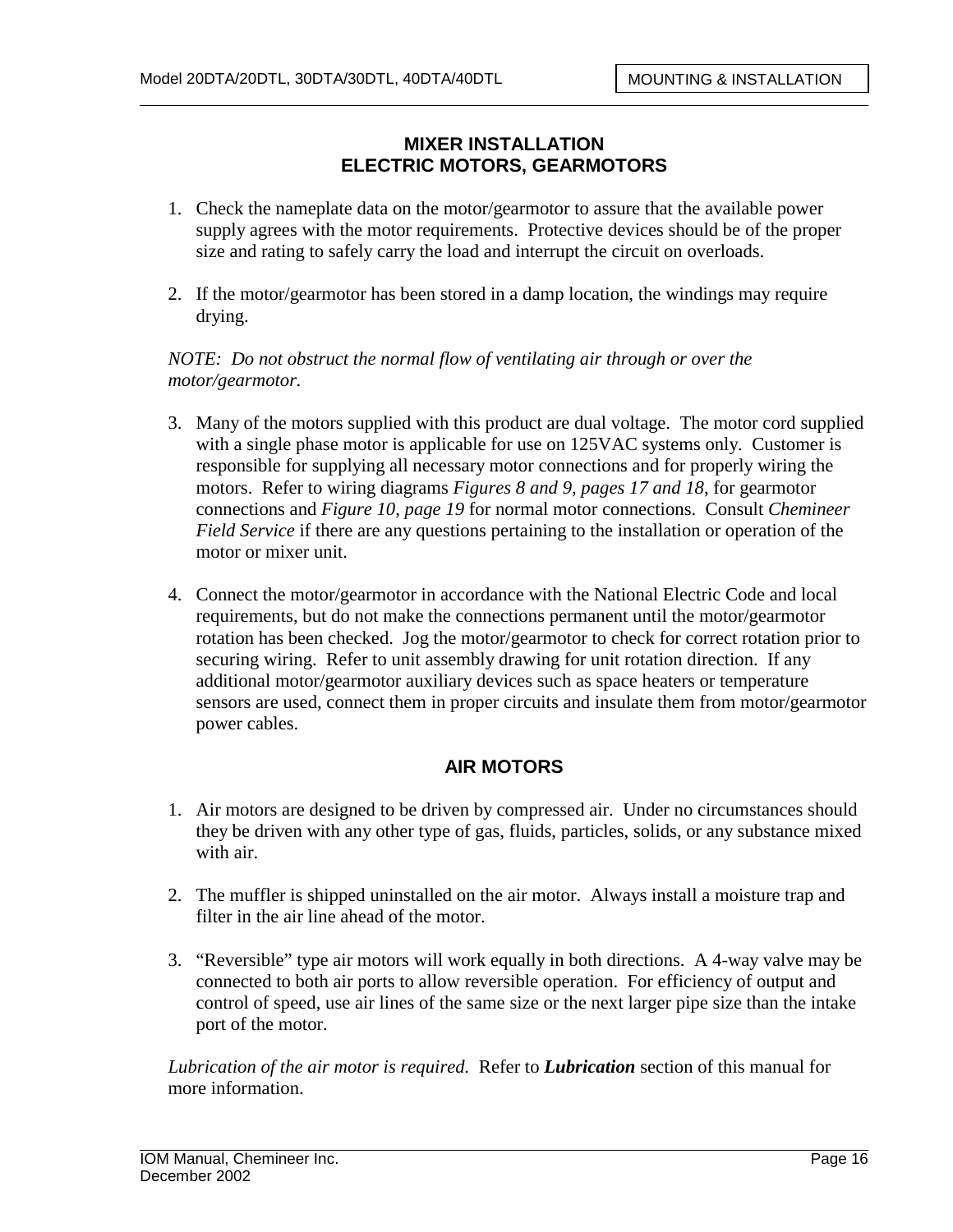



TYPE EAR (CAPACITOR START & RUN)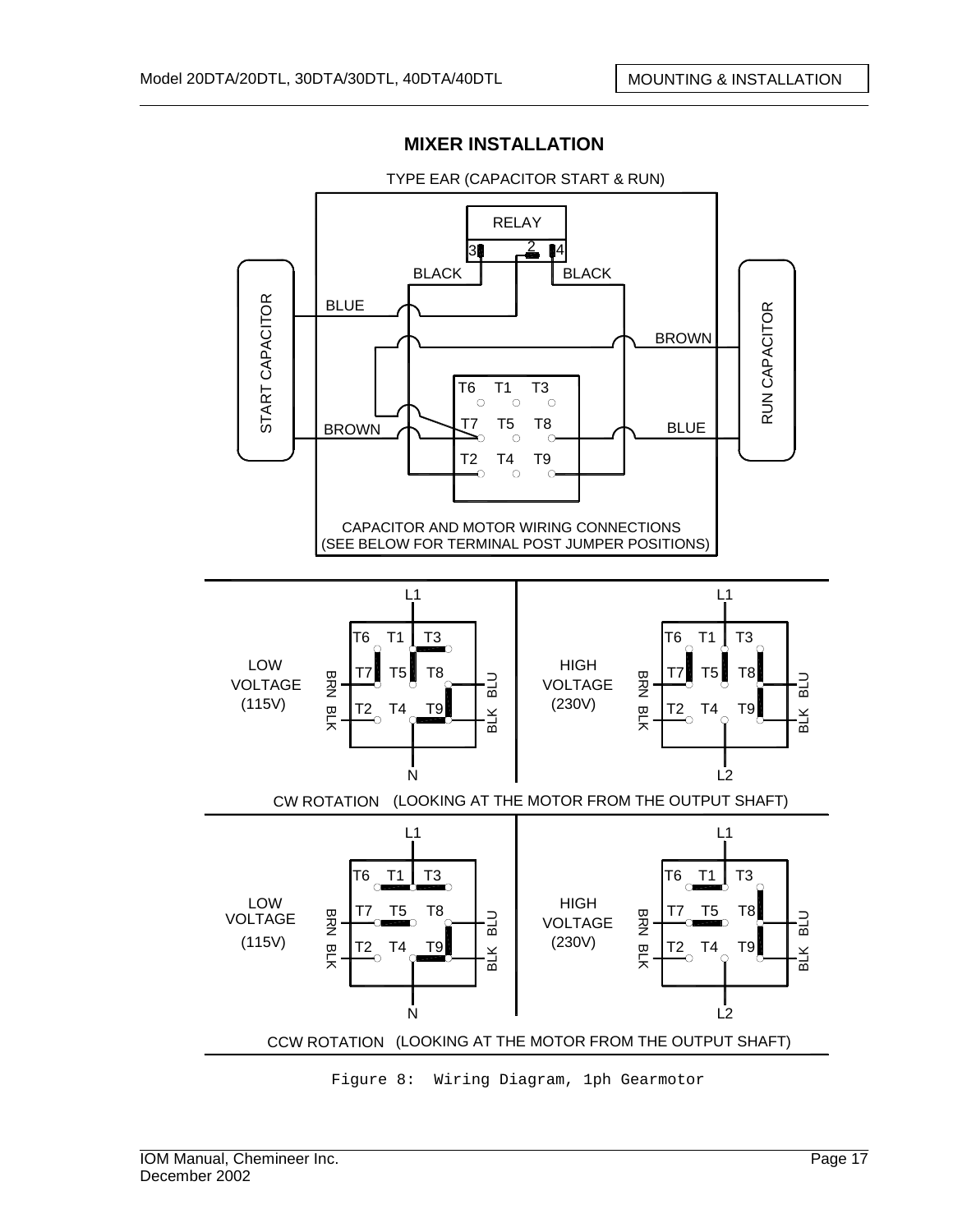# **MIXER INSTALLATION**



CHECK MOTOR LEADS WITH CONNECTION DIAGRAMS ON MOTOR NAMEPLATE OR CONDUIT BOX FOR PROPER WIRING

CHECK THE MIXER SHAFT ROTATION AGAINST THE PROPER ROTATION INDICATED ON THE ASSEMBLY DRAWING

NOTE:

THE NORMAL GEARMOTOR OUTPUT SHAFT ROTATION SHOULD BE CCW WHEN LOOKING AT THE GEARMOTOR FROM THE OUTPUT SHAFT END. THE NORMAL MIXER SHAFT ROTATION IS CW WHEN LOOKING INTO THE TANK FOR STANDARD ROTATION IMPELLERS.

Figure 9: Wiring Diagram, 3ph Gearmotor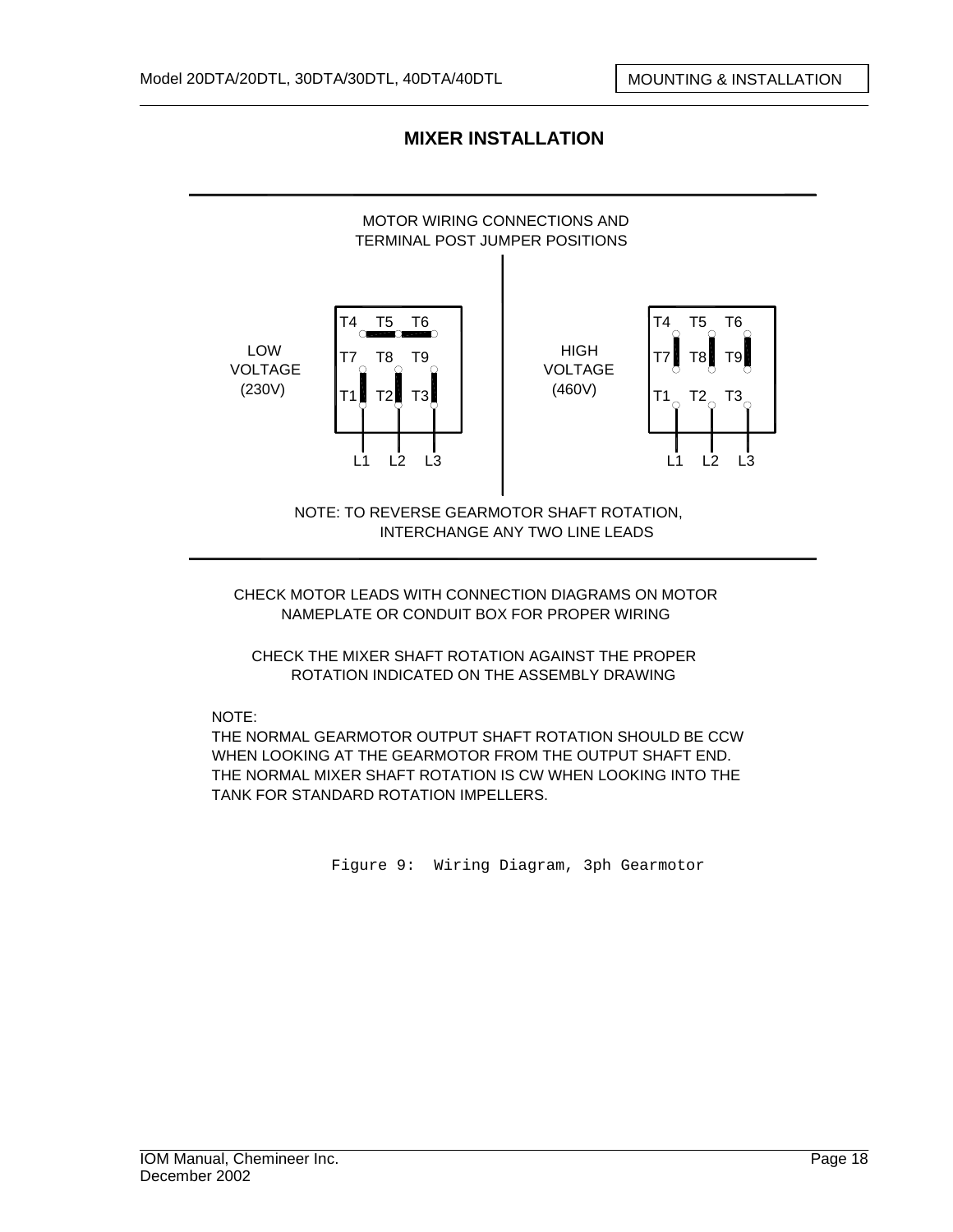

#### **MIXER INSTALLATION**

CHECK THE MIXER SHAFT ROTATION AGAINST THE PROPER ROTATION INDICATED ON THE ASSEMBLY DRAWING

NOTE:

THE NORMAL MOTOR SHAFT ROTATION SHOULD BE CCW WHEN LOOKING AT THE MOTOR FROM THE SHAFT END. THE NORMAL MIXER SHAFT ROTATION IS CW WHEN LOOKING INTO THE TANK FOR STANDARD ROTATION IMPELLERS.

Figure 10: Wiring Diagram, Motors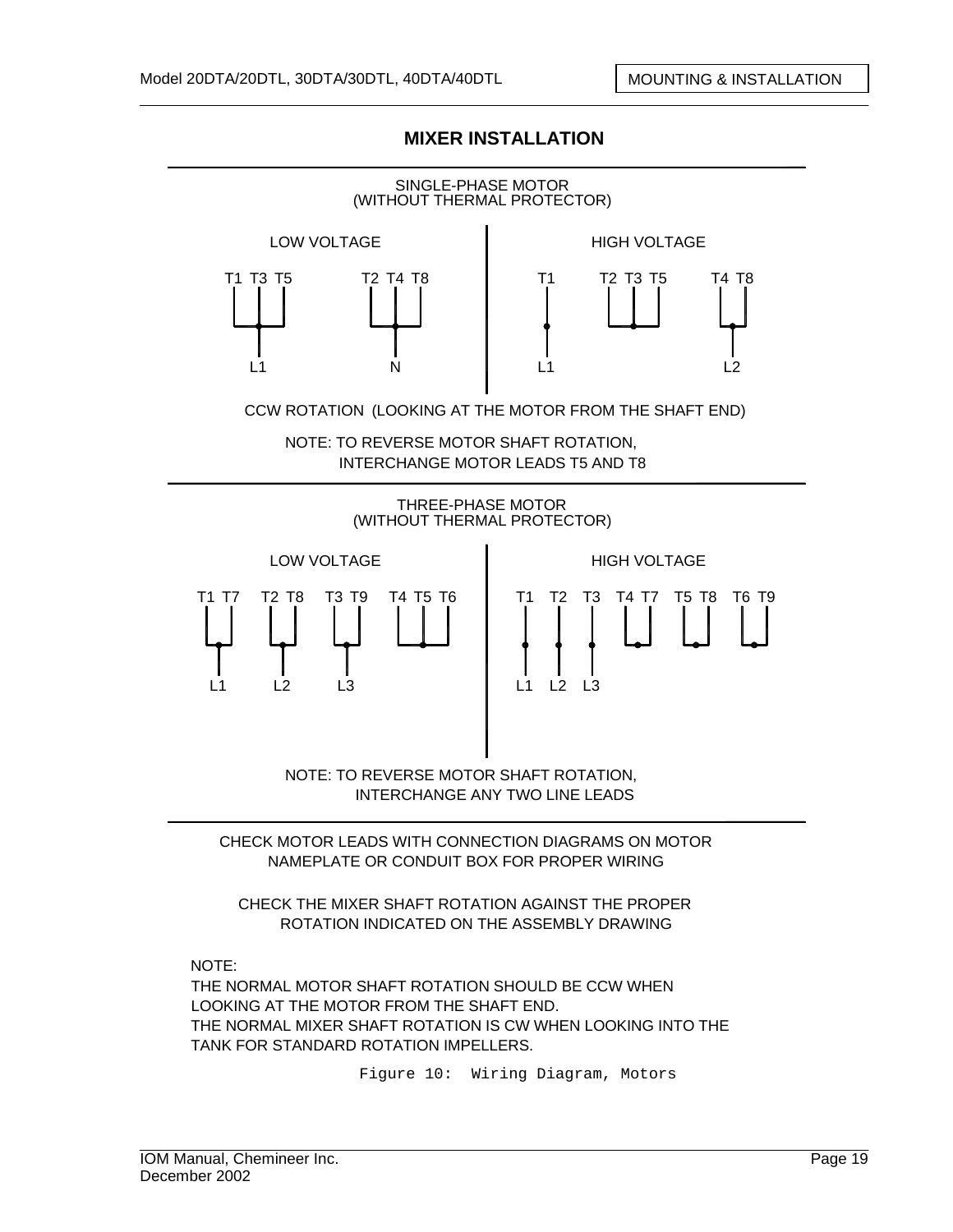# **MIXER INSTALLATION**

| <b>BOLT SIZE</b> |              | <b>CARBON STEEL (1)</b> |                | 300 SERIES STAINLESS <sup>(2)</sup> |              |     |  |
|------------------|--------------|-------------------------|----------------|-------------------------------------|--------------|-----|--|
|                  |              | <b>GRADE 2</b>          | <b>GRADE 5</b> |                                     |              |     |  |
|                  | <b>Ft-lb</b> | Nm                      | <b>Ft-lb</b>   | <b>Nm</b>                           | <b>Ft-lb</b> | Nm  |  |
| $1/4 - 20$       | 4.1          | 5.6                     | <sub>n</sub>   | 8.1                                 | 4.1          | 5.6 |  |
| $5/16-18$        | 8.3          | 1                       | 13             | 17                                  | 8.3          |     |  |
| $3/8 - 16$       | 15           | 20                      | 23             | 31                                  | 15           | 20  |  |
| $1/2 - 13$       | 38           | 51                      | 56             | 76                                  | 38           | 51  |  |
| $5/8 - 11$       | 68           | 92                      | 113            | 153                                 | 68           | 92  |  |
| $3/4 - 10$       | 120          | 163                     | 200            | 271                                 | 120          | 163 |  |

# **TABLE 7: BOLT TIGHTENING TORQUE**

Tighten all fasteners to values shown unless specifically instructed to do otherwise. Lubricate all fasteners at assembly with grease, oil or an anti-seize material. Bolt threads and contact surfaces of bolt heads and nuts should be lubricated.

 $^{(1)}$ If fasteners cannot be lubricated, multiply table values by 1.33.

<sup>(2)</sup>If fasteners cannot be lubricated, multiply table values by 1.25.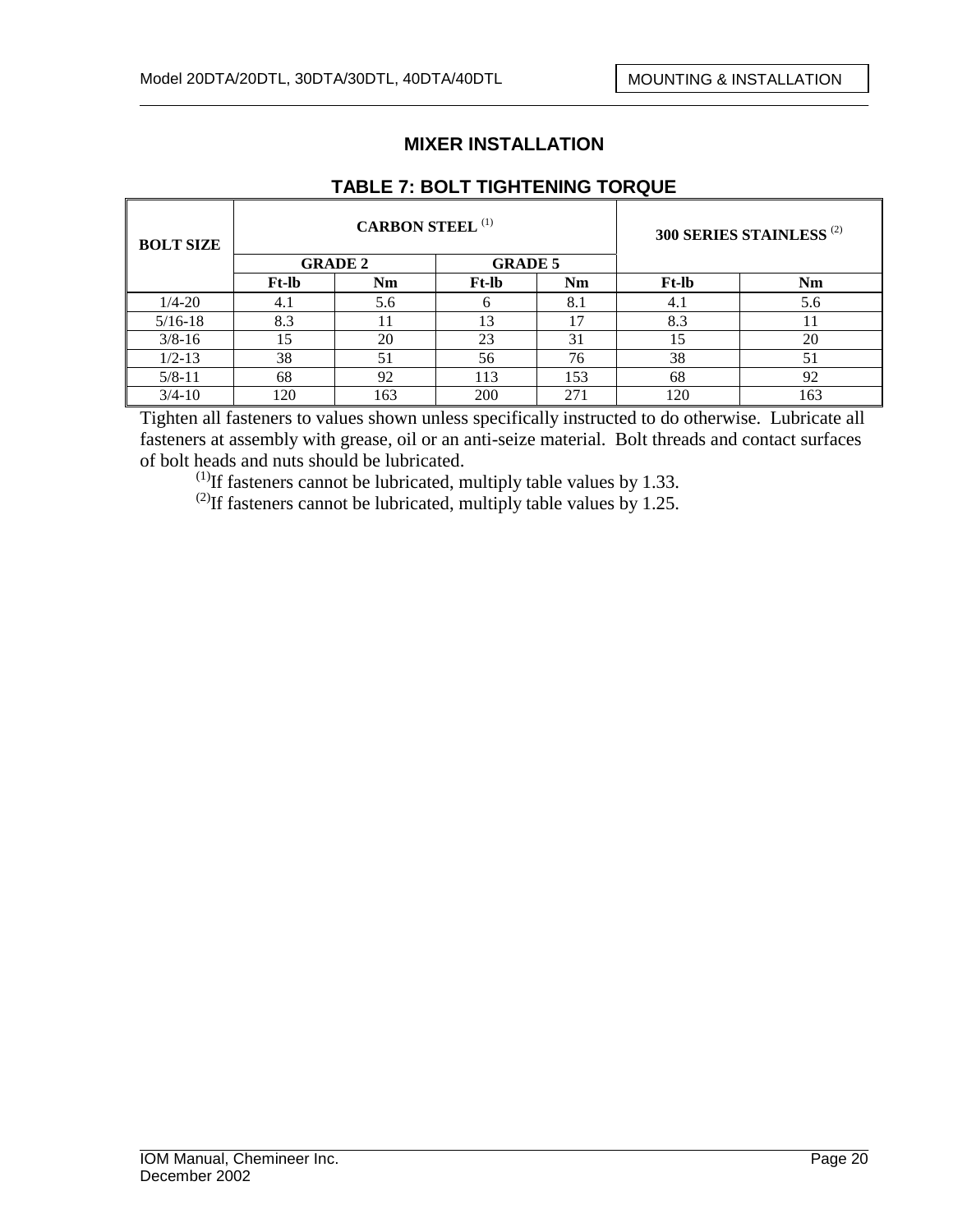# **LUBRICATION**

This section defines the proper oils and greases that must be used with this equipment.

### **ELECTRIC MOTOR – MODEL 30DT**

The motor bearings have been properly greased by the manufacturer. Motor bearings should be regreased at 12-month intervals when installed in clean, dry environments, or every six months for heavy duty and dusty locations. Any good quality general purpose grease consisting of a refined base oil stock and a lithium or calcium-complex based soap, with an NLGI No. 2 classification, will work satisfactorily. Most major oil companies offer such products, usually with extreme pressure (EP) additives for additional protection. *Table 9, page 22* lists some commonly available greases.

When regreasing, stop the motor, remove the outlet plug and add grease according to *Table 8*  with a hand lever gun only. Run the motor for about ten minutes before replacing the outlet plug. Certain TEFC motors have a spring relief outlet fitting on the fan end. If the outlet plug is not accessible at the surface of the hood, it is the spring relief type and need not be removed when regreasing.

**TABLE 8: MOTOR BEARING GREASE ADDITION** 

| TABLE 8: MOTOR BEARING GREASE ADDITION |                                    |               |                 |                 |                 |                 |  |  |  |  |
|----------------------------------------|------------------------------------|---------------|-----------------|-----------------|-----------------|-----------------|--|--|--|--|
| <b>MOTOR</b><br><b>FRAME</b>           | <b>RELIANCE</b>                    |               |                 | <b>LEESON</b>   | <b>BALDOR</b>   |                 |  |  |  |  |
| <b>SIZE</b>                            | $in^3$                             | $\text{cm}^2$ | $in^3$          | $\text{cm}^3$   | $in^3$          | cm <sup>3</sup> |  |  |  |  |
| 56C                                    | sealed for life<br>sealed for life |               |                 | sealed for life | sealed for life |                 |  |  |  |  |
| 140TC                                  |                                    |               | sealed for life |                 | 0.6             | 9.8             |  |  |  |  |

#### *CAUTION! Overgreasing is a major cause of bearing and motor failure.*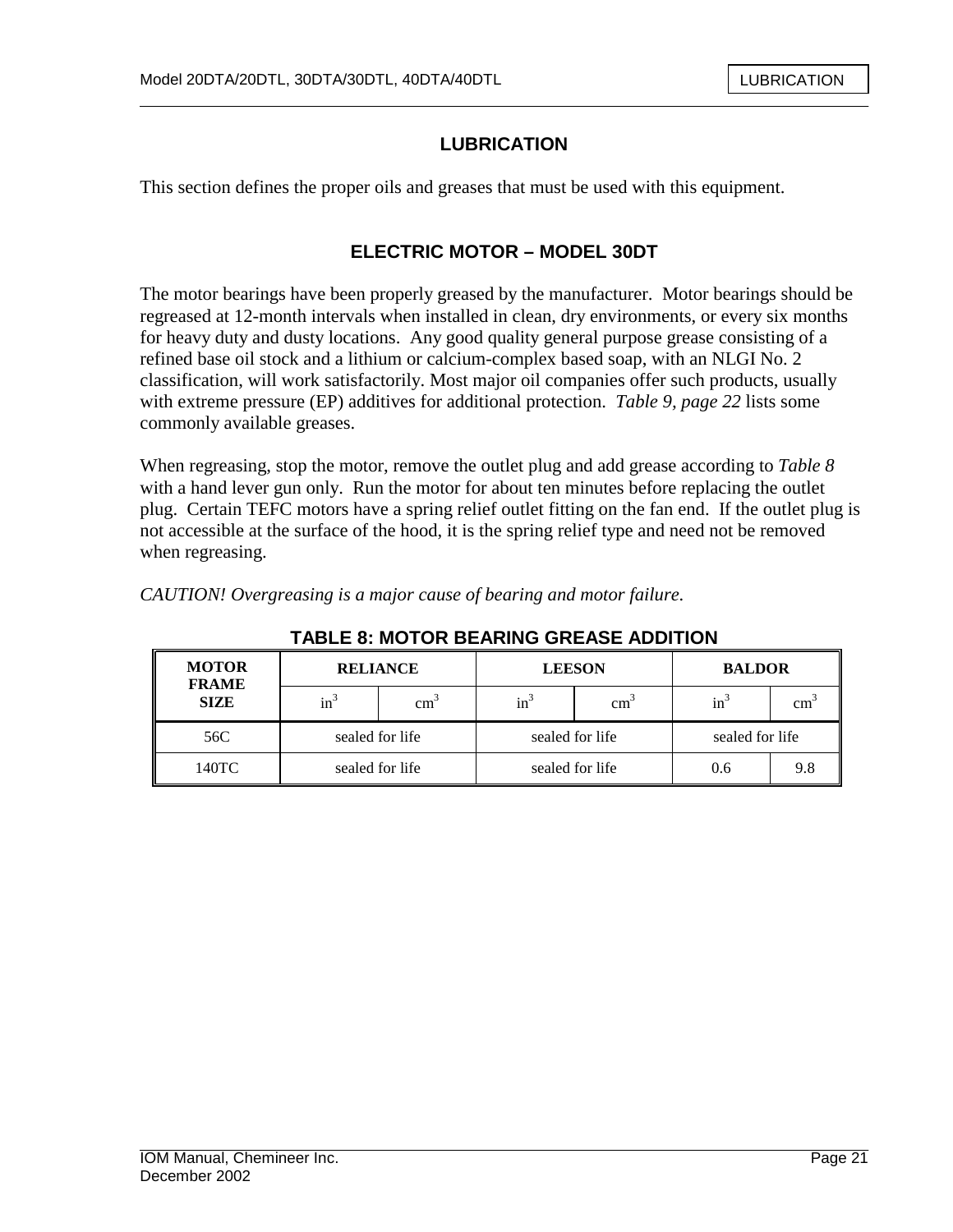$\mathbb{F}$ 

7

# **ELECTRIC MOTOR – MODEL 30DT**

# **TABLE 9: TYPICAL NLGI NO. 2 GREASES**

| For Ambient Temperature Range of $0^{\circ}$ to $104^{\circ}$ F (-18° to 40° C) |                                       |                                       |  |  |
|---------------------------------------------------------------------------------|---------------------------------------|---------------------------------------|--|--|
| <b>MANUFACTURER</b>                                                             | <b>GENERAL PURPOSE</b>                | EP                                    |  |  |
| Amoco Oil Co.                                                                   | Amolith grease: Grade 2               | Amolith grease: Grade 2EP             |  |  |
| Ashland Oil Co.                                                                 |                                       | Multi-lube Lithium EP grease: Grade 2 |  |  |
|                                                                                 |                                       | EP Lithium #2                         |  |  |
| Chevron U.S.A.Inc.                                                              | Industrial grease:<br>Grade medium    | Dura-Lith greases EP: Grade 2         |  |  |
| CITGO Petroleum Corp.                                                           |                                       | Premium Lithium EP grease: Grade 2    |  |  |
| Conoco Inc.                                                                     |                                       | EP Conolith grease: Grade 2           |  |  |
| Exxon Co. U.S.A.                                                                | Unirex N: Grade 2                     | Nebula EP: Grade 2                    |  |  |
|                                                                                 |                                       | Ronex MP: Grade 2                     |  |  |
| Mobil Oil Corp.                                                                 |                                       | Mobilux EP 2                          |  |  |
| Pennzoil Products Co.                                                           |                                       | Pennlith EP grease 712                |  |  |
| Phillips 66 Co.                                                                 | Philube L Multi-purpose<br>grease L-2 | Philube EP grease: EP-2               |  |  |
| Shell Oil Co.                                                                   | Alvania grease 2                      | Alvania grease EP 2                   |  |  |
|                                                                                 |                                       | Alvania grease EP LF 2                |  |  |
| Texaco Lubricants Co.                                                           | Premium RB grease                     | Multifak EP <sub>2</sub>              |  |  |
| Unocal 76                                                                       |                                       | Unoba EP grease: Grade 2              |  |  |
|                                                                                 |                                       | Multiplex EP: Grade 2                 |  |  |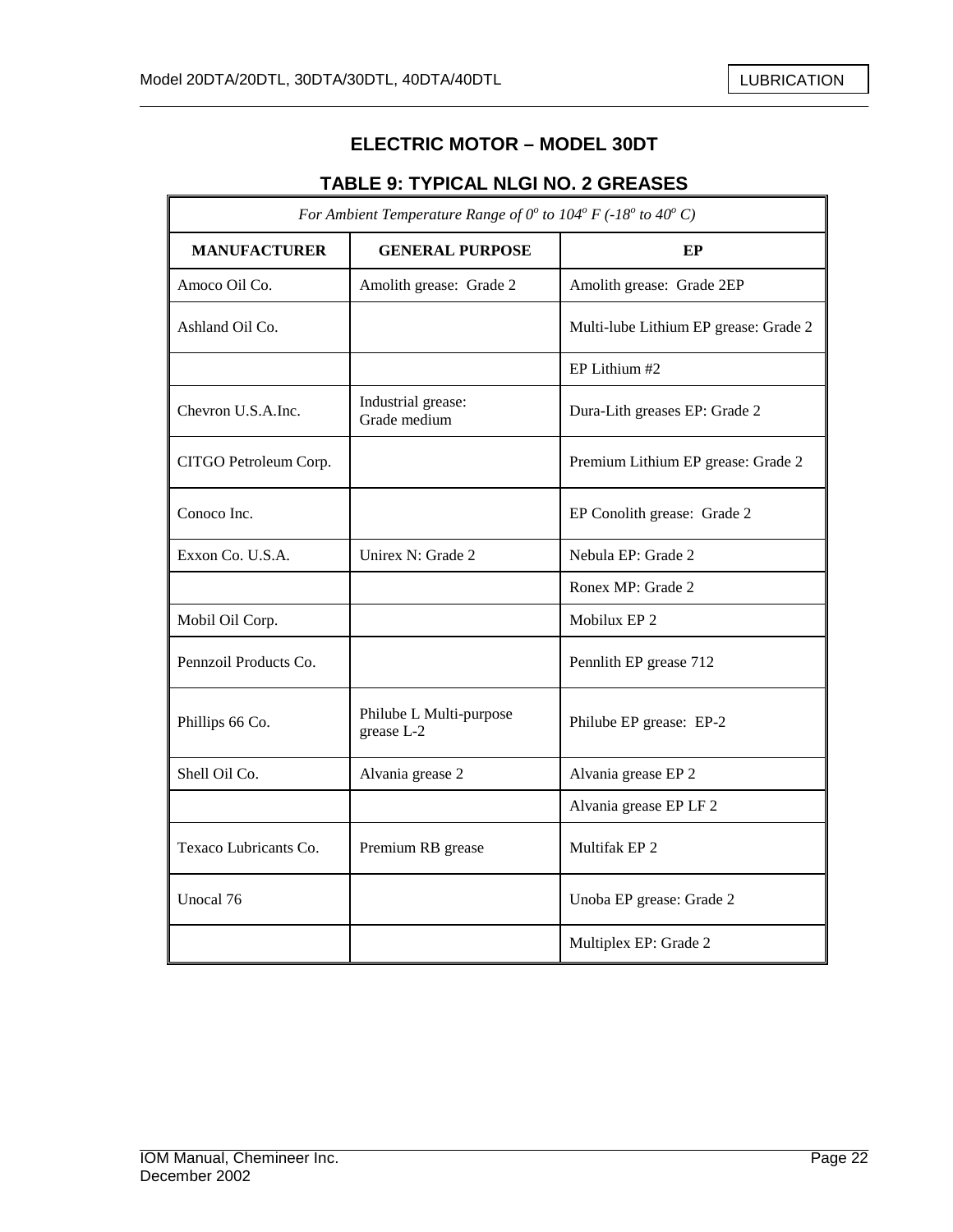# **ELECTRIC MOTOR – MODEL 30DT**

The following table may be used as a guide in determining frequency of lubrication. The periods listed assume a clean, dry environment with an ambient temperature not exceeding  $104^{\circ}F(40^{\circ}C)$ . If conditions are less desirable than this, adjust the frequency accordingly. (*Table 10* is for motor speeds 1800 RPM or slower).

| <b>DUTY</b>    | <b>LUBRICATION INTERVAL</b><br>(Months) |  |
|----------------|-----------------------------------------|--|
| Intermittent   | 36                                      |  |
| 8-16 Hours/Day | 30                                      |  |
| Continuous     | 24                                      |  |

**TABLE 10: LUBRICATION FREQUENCY** 

# **AIR MOTOR – MODEL 30DT**

*Lubrication of the air motor is required.* An automatic air line lubricator must be installed in the air line just ahead of the air motor. The lubricator should be adjusted to feed one drop of oil for every 50-75 CFM of air going through the motor. Detergent SAE #10 automotive engine oil or equivalent is the recommended air motor lubricant.

# **GEARMOTOR – MODELS 20DT, 40DT**

The gearmotor (gear reducer) has been permanently lubricated with mineral oil, ISO 220 grade, acceptable for operation in ambient temperatures not exceeding  $104^{\circ}F(40^{\circ}C)$ . The gearmotor can be operated at up to a 10 degree off vertical mounting angle, any orientation.

# **SHAFT SEALS**

The standard DTA stuffing box contains four rings of self-lubricated packing and will not require any additional lubrication for the life of the packing.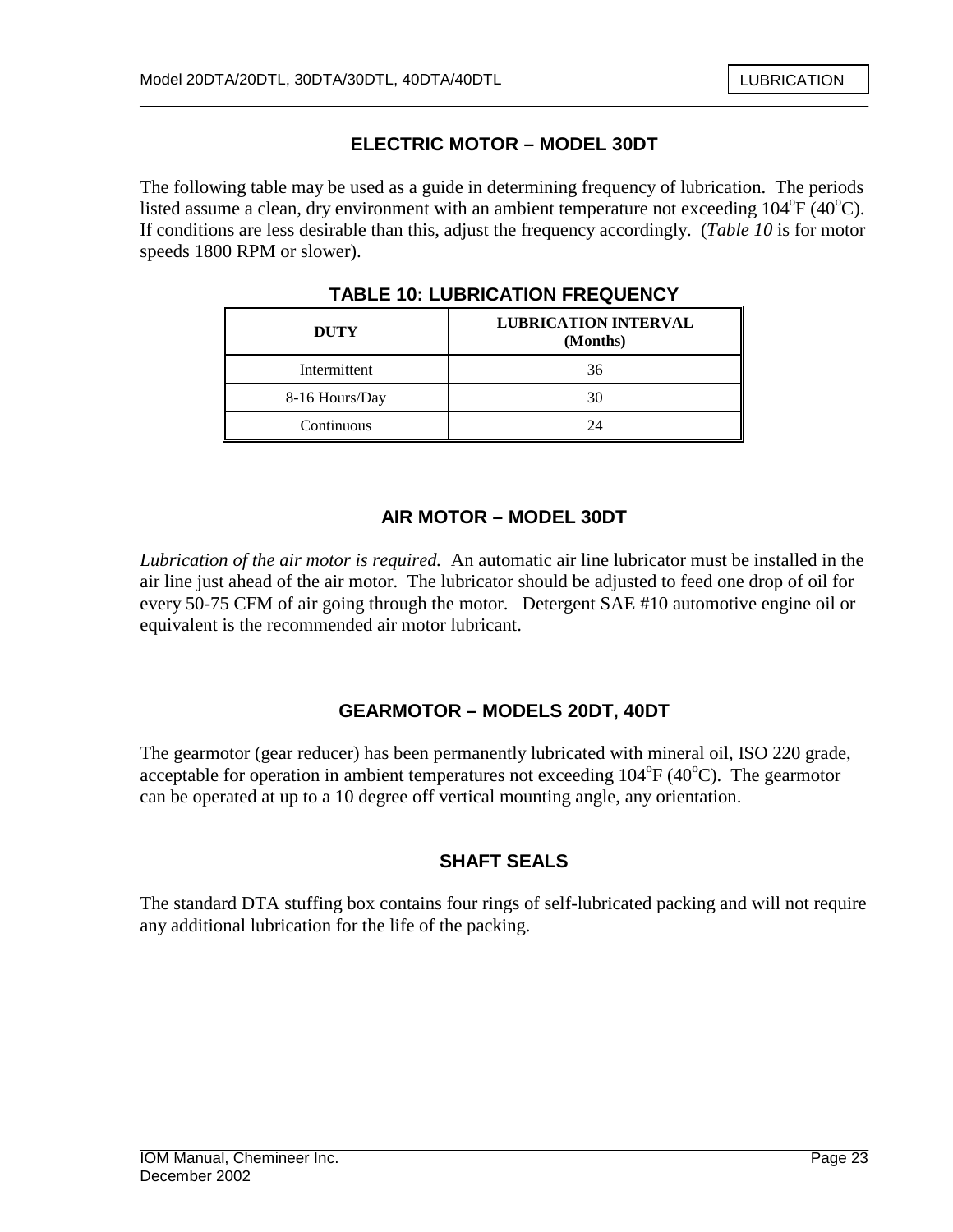#### **MIXER**

Proper operating procedures will allow maximum performance of your Chemineer DT Mixer. The following list will aid in the safe operation of your unit.

- **Do not** operate the unit before reading and following the instructions on all tags and nameplates attached to the unit.
- **Do not** operate the unit with less than one impeller's diameter liquid coverage above the lowest impeller. Increased side loading caused by operations at liquid level will decrease unit life.
- **Do not** operate the unit in a fluid with a specific gravity or viscosity higher than that for which the unit was designed.
- **Do not** attempt to start the unit with the mixing impeller buried in solids or a "set up" fluid.
- **Do not** locate tank internals or other rotating equipment close to the mixer impellers or extension shaft.
- **Do not** make any modifications to the mixer unit in the field (i.e. motor horsepower, mixer speed, shaft length, impeller diameter, etc.) without reviewing the change with *your local Chemineer office* or *Chemineer Field Service*.

*CAUTION:* There may be a speed range where the unit cannot be operated because of shaft resonant frequency. This range must be avoided or passed through quickly or destructive forces can be generated. Refer to main unit assembly drawing for speed range information or consult *your local Chemineer office.*

Should there be problems operating the unit, confirm that the installation is correct. If you are unable to resolve the problem, contact *your local Chemineer office*.

# **FLEXIBLE MOTOR COUPLING**

The flexible motor coupling will provide years of operation with little maintenance or repair. If the motor/gearmotor is removed for service, the flexible coupling should be inspected for wear.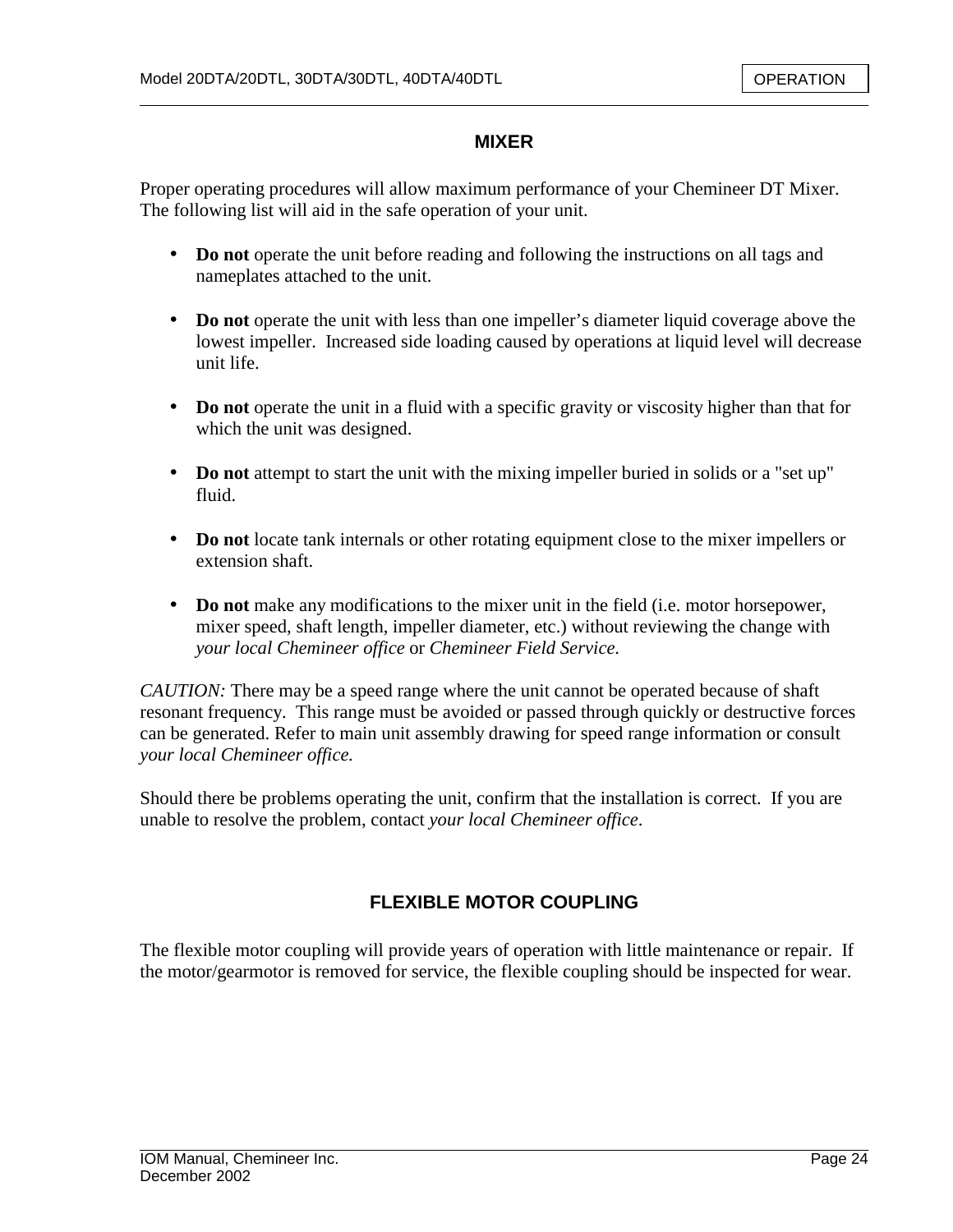# **ELECTRIC MOTORS**

Air circulation is very important to get full performance and long life from an electric motor. Do not block the suction inlets on fan-cooled motors. Motor life will be decreased if its temperature exceeds its thermal rating. The allowable temperature is stamped on the motor nameplate.

Prior to permanently wiring the electric motor:

- Check nameplate data on motor to assure that the available power supply agrees with the motor requirements. Protective devices should be the proper size and rating to safely carry the load and to interrupt the circuit on overloads.
- Check motor leads with connection diagrams on motor nameplate and/or conduit box so that the proper connections are made. All motors should be installed in accordance with the National Electric Code and local requirements.
- Check the output shaft rotation against the proper rotation indicated on the assembly drawing. For standard three-phase electric motors, the rotation is reversed by switching any two power leads.
- Check operating motor amperage against nameplate amperage.

The motor should start quickly and run smoothly. If the motor should fail to start or make abnormal noise, immediately shut motor off, disconnect it from the power supply, and investigate the cause. If the problem cannot be corrected, contact *your local Chemineer office* for assistance.

#### **AIR MOTORS**

Air motors are designed to be driven by compressed air. Under no circumstances should they be driven with any other type of gas, fluids, particles, solids, or any substance mixed with air.

Operating pressures should not exceed 100psi (689 kPa). The speed and torque can be regulated by using a pressure regulator or shut-off valve to obtain the desired power and to conserve air.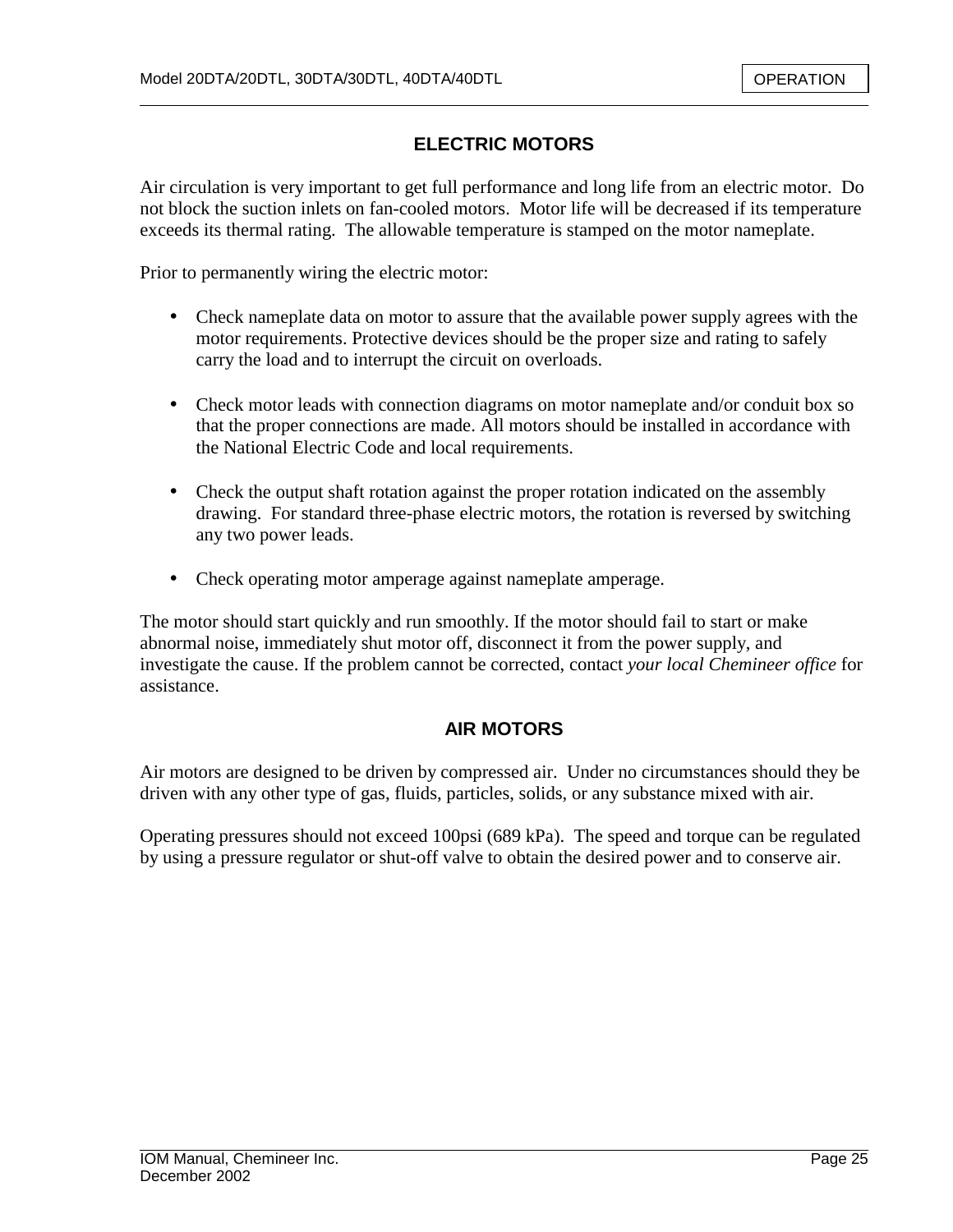# **SHAFT SEALS**

The DTA stuffing box unit consists of four rings of self-lubricated packing suitable for 50psig  $(345 \text{kPa})$  at  $400^{\circ}$ F  $(204^{\circ}$ C).

At start-up, the packing should be "run-in" by tightening the hex adjusting nuts gradually (one flat at a time), allowing 15 minutes between each take-up for the packing to reseat itself before further tightening. Repeat these adjustments at 15 minute intervals until the leakage rate is acceptabe.

Make periodic inspections for leakage, but do not take-up on the packing gland unless necessary. Overtightening wears out packing prematurely and causes scoring and damage to the shaft.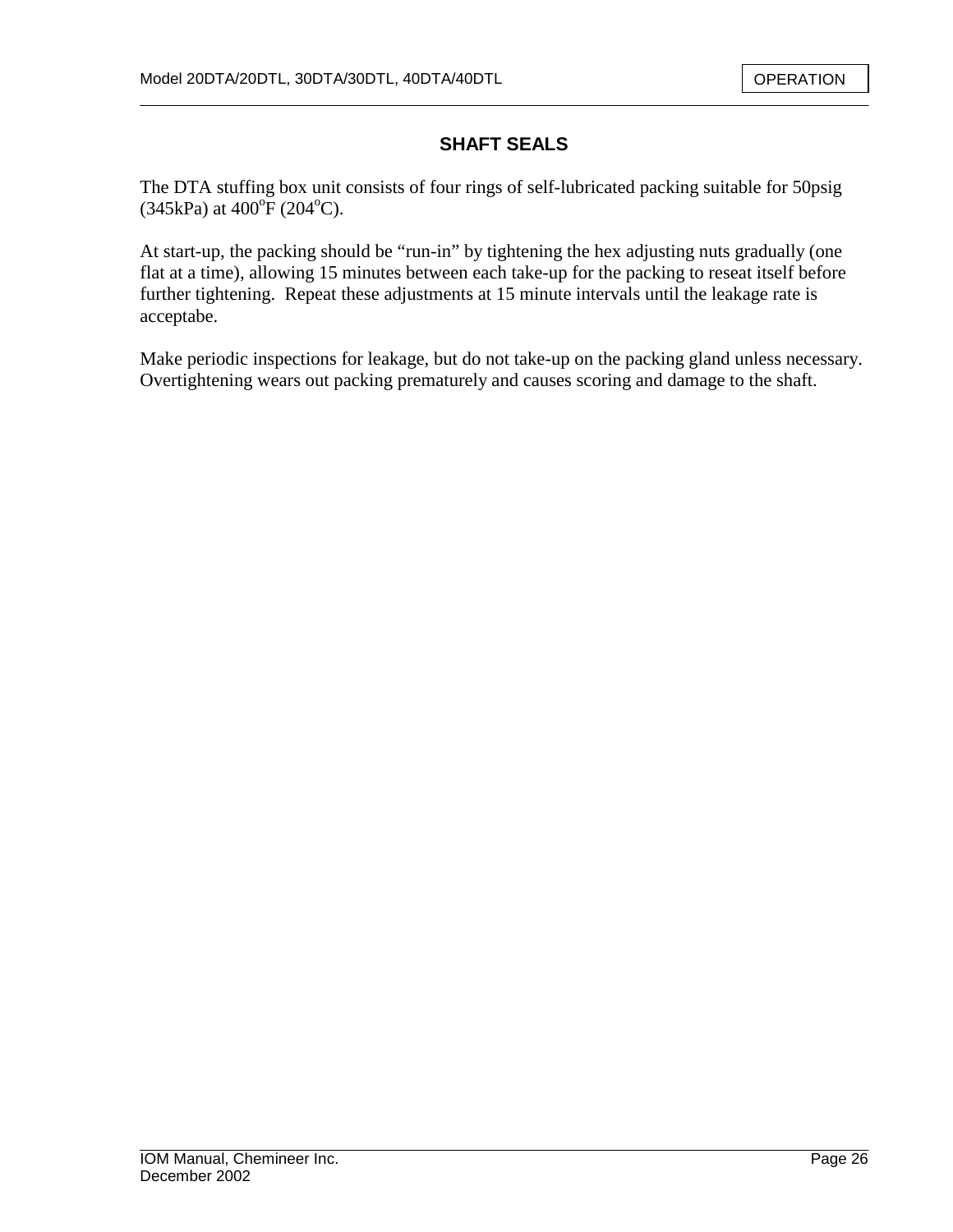Refer to *Figure 5, page 10.*

#### *Mixer Removal & Disassembly*

*CAUTION: Prior to removing mixer, review the installation to assure that all safety issues are resolved.* 

- 1. Lock out and disconnect all power to the mixer motor and any optional devices.
- 2. Depressurize and ventilate vessel.
- 3. Remove the bolts **[1111]** and remove handhole cover **[1107-02]**.
- 4. *For DTA units*: Loosen the hex adjusting nuts **[1302]** and bolts **[1309]**. Refer to *Figure 3, page 8*.

*For DTL units*: Loosen the bolts **[1803]**. Refer to *Figure 4, page 9*.

5. *For units with 1" diameter shafting and chuck drive shaft coupling*: Block extension shaft in place and loosen chuck setscrews **[213]**.

*For units with 1-1/2" diameter shafting and flanged drive shaft coupling*: Block extension shaft in place, and remove coupling bolts and lockwashers **[302,303]**.

- 6. Remove the mixer motor/housing assembly mounting bolts and lockwashers **[252, 253]**.
- 7. Lift the mixer housing assembly from the mounting flange **[1251]**, and move to a suitable service area. The mounting flange and shaft seal assembly should remain on the vessel with the extension shaft.
- 8. Remove the motor or gearmotor mounting bolts **[205]**. Remove the motor **[100]** or gearmotor **[105]** from the housing. The motor coupling half **[151]** will be attached to the motor or gearmotor output shaft. If motor servicing is required, loosen the coupling setscrews, and remove the coupling half **[151]** from the motor output shaft. Remove the motor key **[215]**.
- 9. Rotate the chuck drive shaft **[218]** or flanged drive shaft **[217]** until the drive shaft flexible coupling half **[153]** setscrew is aligned with the setscrew access hole located in the housing **[201-04]**. Insert a 5/32" hex key wrench into the access hole and engage the setscrew. Loosen the setscrew. Rotate the drive shaft and loosen the other setscrew.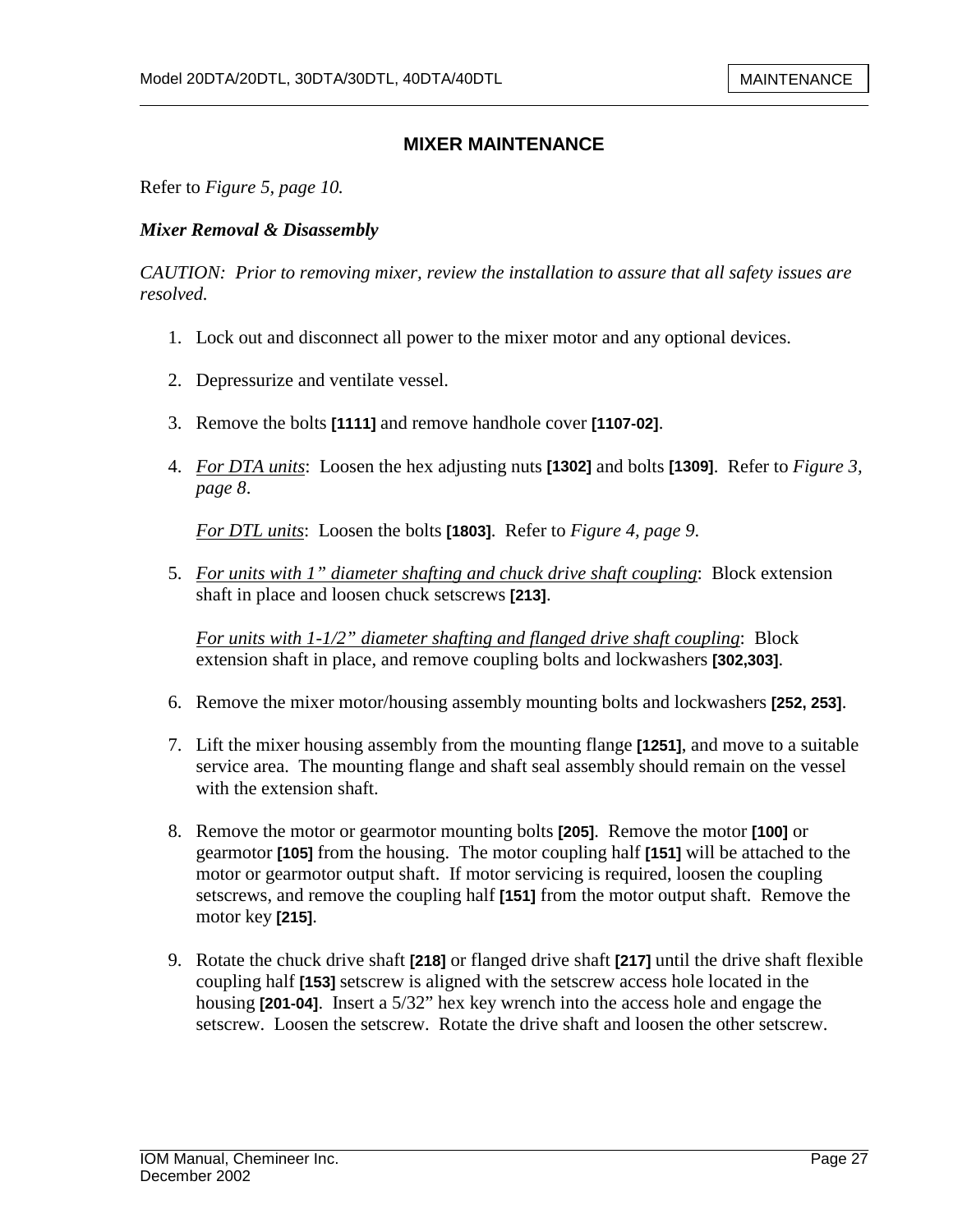- 10. Remove the drive shaft coupling half **[153]**. Remove the drive shaft key **[219]**.
- 11. Remove the snap ring **[254]** from the drive shaft.
- 12. Mount the housing, motor mounting end up, in an arbor press. Press the drive shaft out of the housing.
- 13. Remove the snap ring **[255]** from the housing.
- 14. Turn the housing over, motor mounting end down, and remove the lip seal **[258]**.
- 15. Press the lower bearing **[256]** out of the housing. The bearing spacer **[257]** and upper bearing **[256]** will also be pressed out from the housing.

*The mixer drive is now fully disassembled. Clean parts and inspect for wear. Replace worn parts as required.*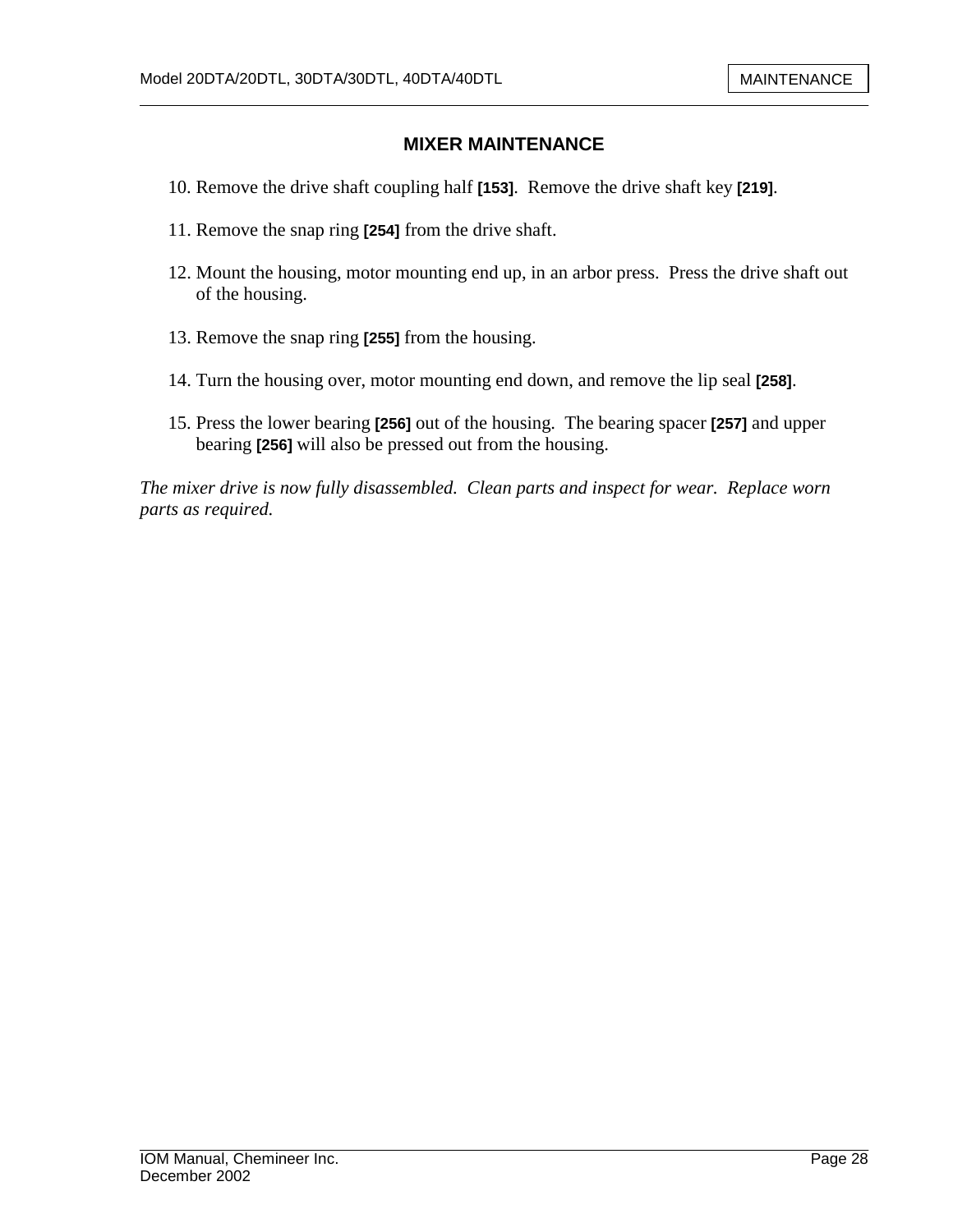Refer to *Figure 5, page 10*.

#### *Mixer Assembly*

- 1. Mount the housing **[201-04]**, motor mounting end up, in an arbor press. Place bearing **[256]** into upper bearing bore and press into housing. Apply press to outer race of the bearing to avoid damaging the bearing. The bearing will press through the upper bore and drop into lower bearing bore. Continue to apply press to outer race of bearing until bearing rests against lower housing shoulder.
- 2. Install bearing spacer **[257]** into the housing so that it rests on the inner race of the lower bearing **[256]**. Spacer should be centered with bearing bore.
- 3. Place another bearing **[256]** into upper bearing bore and press into housing. Apply press to outer race of the bearing to avoid damaging the bearing. Continue to press bearing into bore until bearing rests on spacer.
- 4. Install the snap ring **[255]** into groove in upper bearing bore.
- 5. Turn the housing over, motor mounting end down. Install the lip seal **[258]** into the housing (seal lip facing the bearing, flush with the bottom of the housing).
- 6. Support the housing, motor mounting end down, by resting the inner race of the upper bearing **[256]** on a suitable pipe or tube fixture. *NOTE: The bearing inner race must be supported while installing the drive shaft to avoid damaging the bearing.*
- 7. Apply grease to the lip of the lip seal **[258]**. Press the chuck drive shaft **[218]** or flanged drive shaft **[217]** into the lower bearing **[256]**, through the spacer and upper bearing, to the shoulder of the shaft.
- 8. Install snap ring **[254]** onto the drive shaft.
- 9. Install the drive shaft key **[219]**. Install the drive shaft flexible coupling half **[153]** onto the drive shaft until it rests on the shaft shoulder. Rotate the drive shaft until one of the flexible coupling setscrews is aligned with the access hole located in the housing. Insert a 5/32" hex key wrench into the housing access hole and engage the setscrew. Tighten the setscrew securely. Rotate the drive shaft and tighten the other flexible coupling half setscrew securely.
- 10. Install the motor or gearmotor key **[215]** onto the motor shaft using Loctite Adhesive. Install the motor shaft coupling half **[151]** so that the face of the coupling (not the teeth) is flush with the end of the motor output shaft. Tighten both flexible coupling half setscrews securely.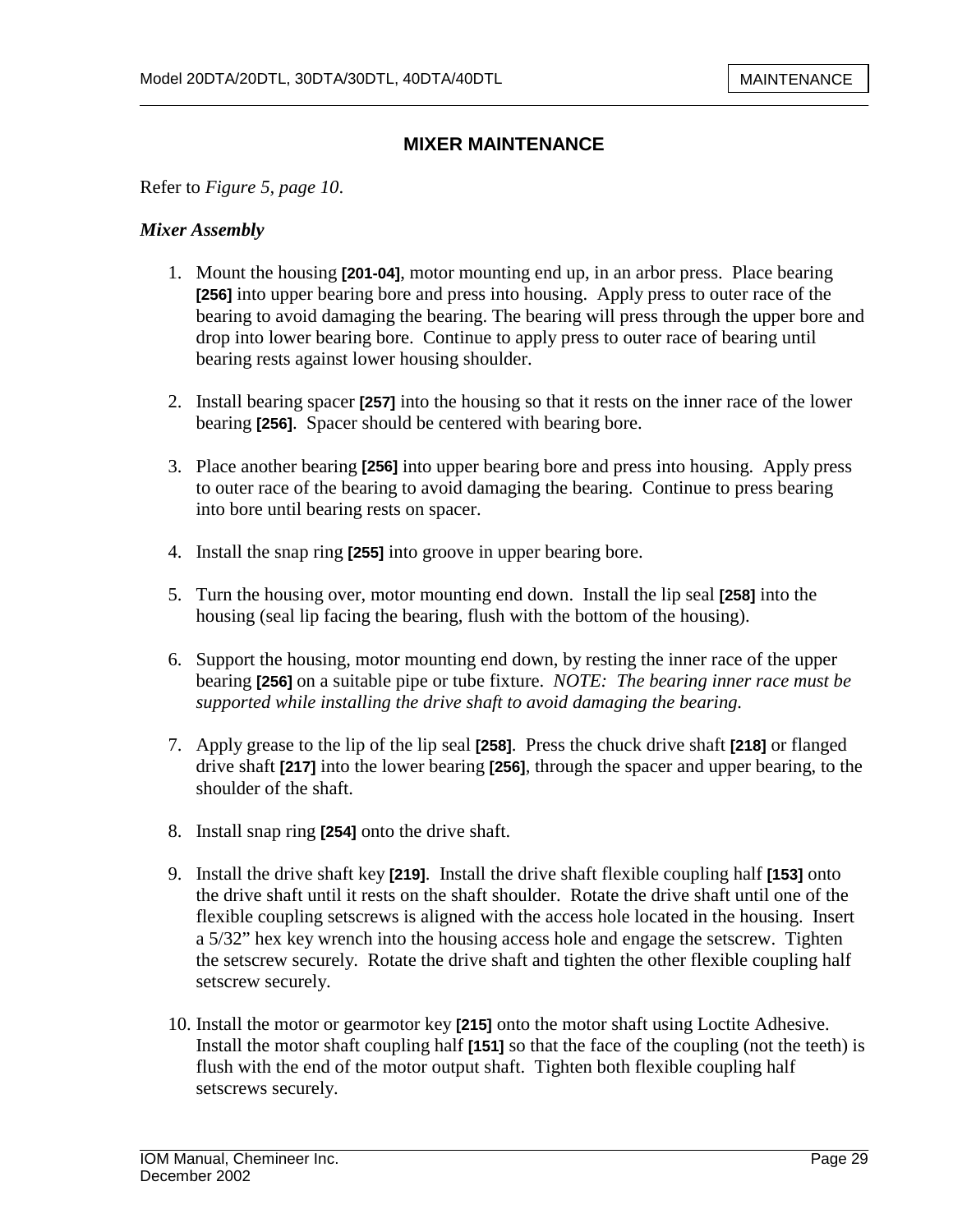- 11. Insert the flexible coupling rubber sleeve **[152]** into the drive shaft flexible coupling half.
- 12. Position the motor or gearmotor onto the housing, being careful to align the teeth of the motor coupling half with those in the rubber sleeve. Install the motor or gearmotor to the housing using bolts bolts **[205]** and lockwashers **[206]**. Tighten bolts securely.

Refer to the *Mounting & Installation* section of the manual for mixer drive installation instructions.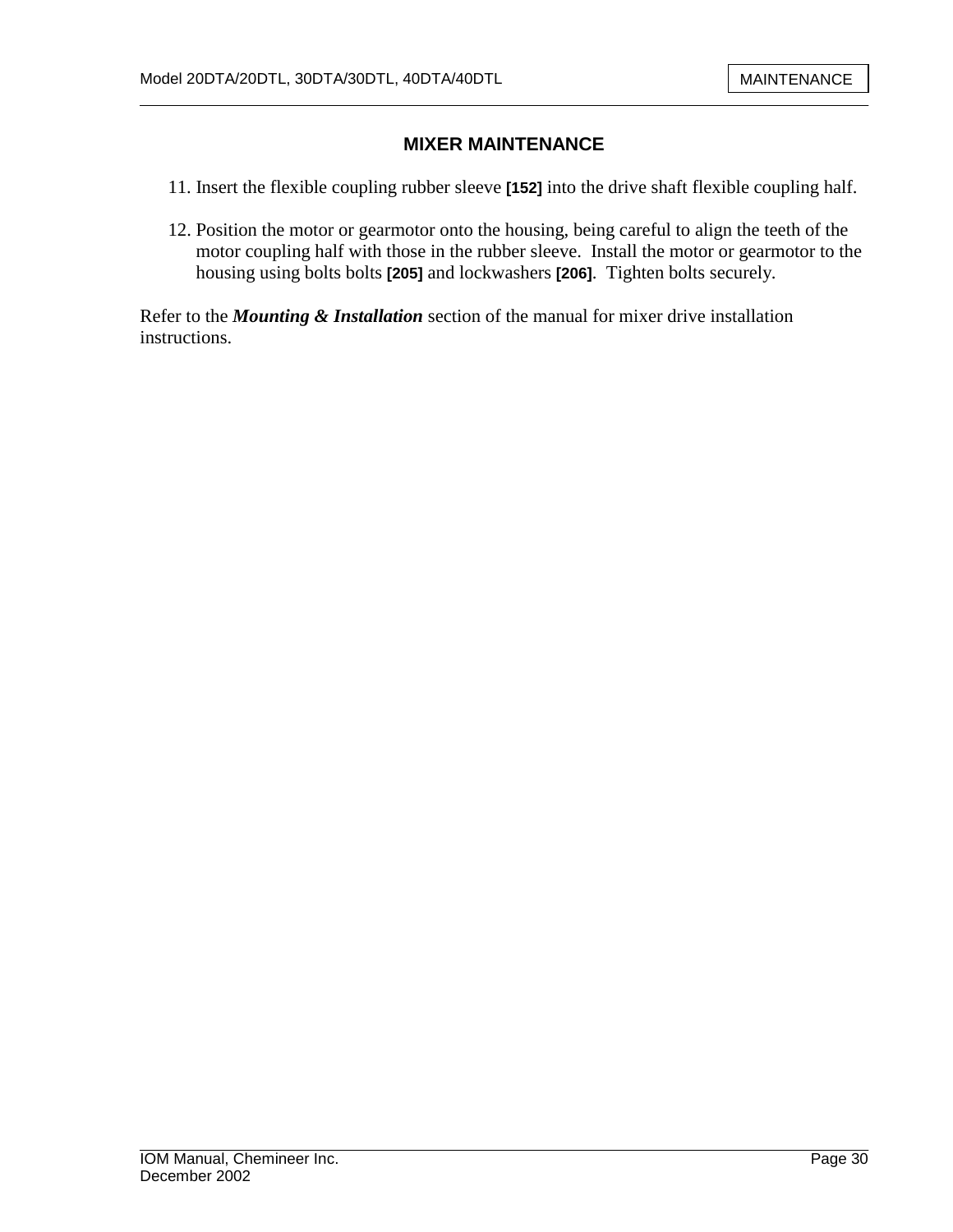# **STUFFING BOX MAINTENANCE**

The DTA stuffing box is furnished with self-lubricating packing and will not require any additional lubrication for the life of the packing.

Routine maintenance consists of periodic inspections for leakage and tightening of adjusting nuts.

#### *Stuffing Box Packing Replacement:* Refer to *Figure 3, page 8*.

- 1. Lockout power and disconnect electrical service to motor.
- 2. Depressurize and ventilate vessel.
- 3. Remove handhole cover **[1107-02]**.
- 4. Remove hex adjusting nuts **[1302]**, lockwashers **[1303]**, flatwashers **[1304]**, and gland clamps **[1305]**. Remove split packing gland **[1306]**. With a packing hook (not provided), remove packing **[1308]**.
- 5. Clean packing housing **[1307]** and extension shaft **[400]**. Inspect shaft surface for damage. Repair or replace shaft as required.
- 6. Install new packing rings **[1308]** into housing with packing split staggered. Seat each packing ring as it is installed. Install the split packing gland over the existing threaded studs **[1301]** with gland clamps **[1305]**, flatwashers **[1304]**, lockwashers **[1303]**, and hex adjusting nuts **[1302]**. The split packing gland must be square with the packing housing.
- 7. Tighten the hex adjusting nuts **[1302]**. Let the packing set for five to ten minutes so that it can cold flow and adjust to the gland pressure. Loosen the hex adjusting nuts, then finger tighten. After starting the unit, the packing will require adjusting. Refer to *Operation – Shaft Seals, page 26*.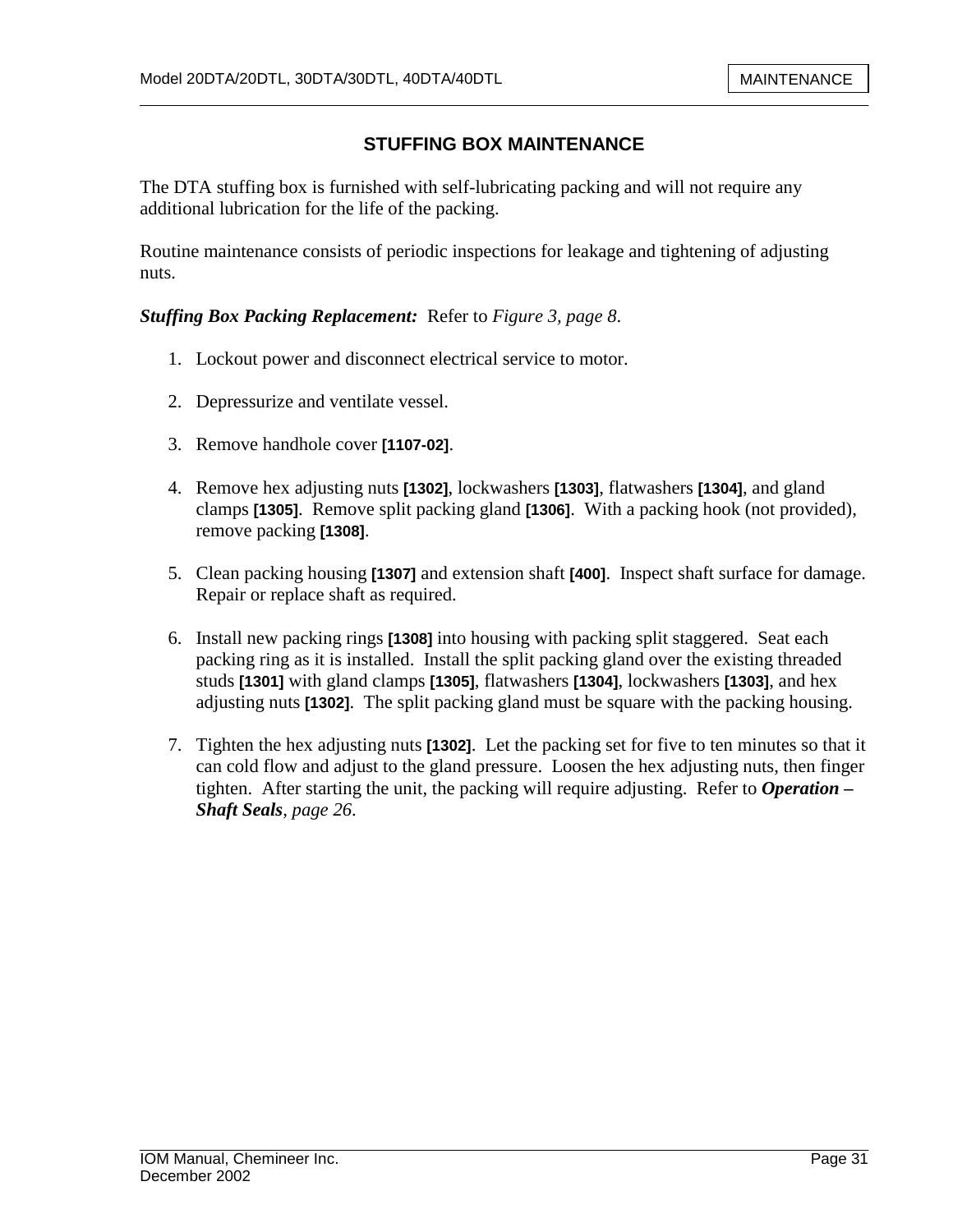### **V-RING SEAL MAINTENANCE**

*V-Ring Seal Replacement:* Refer to *Figures 4 and 5, pages 9 and 10*.

- 1. Lockout power and disconnect electrical service to motor.
- 2. Ventilate vessel.
- 3. Remove handhole cover **[1107-02]**.
- 4. Cut the existing v-ring **[1801]** and remove it from the shaft.
- 5. *For units with 1" diameter shafting and chuck drive shaft coupling*:
	- a. Block extension shaft in place and loosen chuck setscrews **[213]**.
	- b. Remove mixer motor/housing assembly mounting bolts and lockwashers **[252, 253]**. Lift the mixer housing assembly from the mounting flange **[1251]**, being carefully to lift vertically to allow the extension shaft to slide out of the drive shaft **[218]** chuck.
	- c. Clean all exposed shaft and seal plate **[1802]** surfaces and inspect for damage. Repair or replace shaft as required.
	- d. Slide new v-ring **[1801]** down the shaft.
	- e. Loosen the shaft blocking and lower the extension shaft approximately 2" (51mm)*.* Re-block in place.
	- f. Lower the mixer housing assembly onto the mounting flange, being careful to lower vertically to allow the extension shaft to engage into the drive shaft chuck. Attach with bolts and lockwashers **[252, 253]**. Torque bolts to the value shown in *Table 7, page 20*.
	- g. Remove the shaft blocking. Raise the extension shaft **[400]** into the drive shaft **[218]**  chuck until the shaft bottoms out. Orient the shaft to allow the chuck setscrews **[213]**  (two at  $90^\circ$ ) to engage the "flats" on the extension shaft. Tighten chuck setscrews **[213]** with a 3/16" hex key wrench.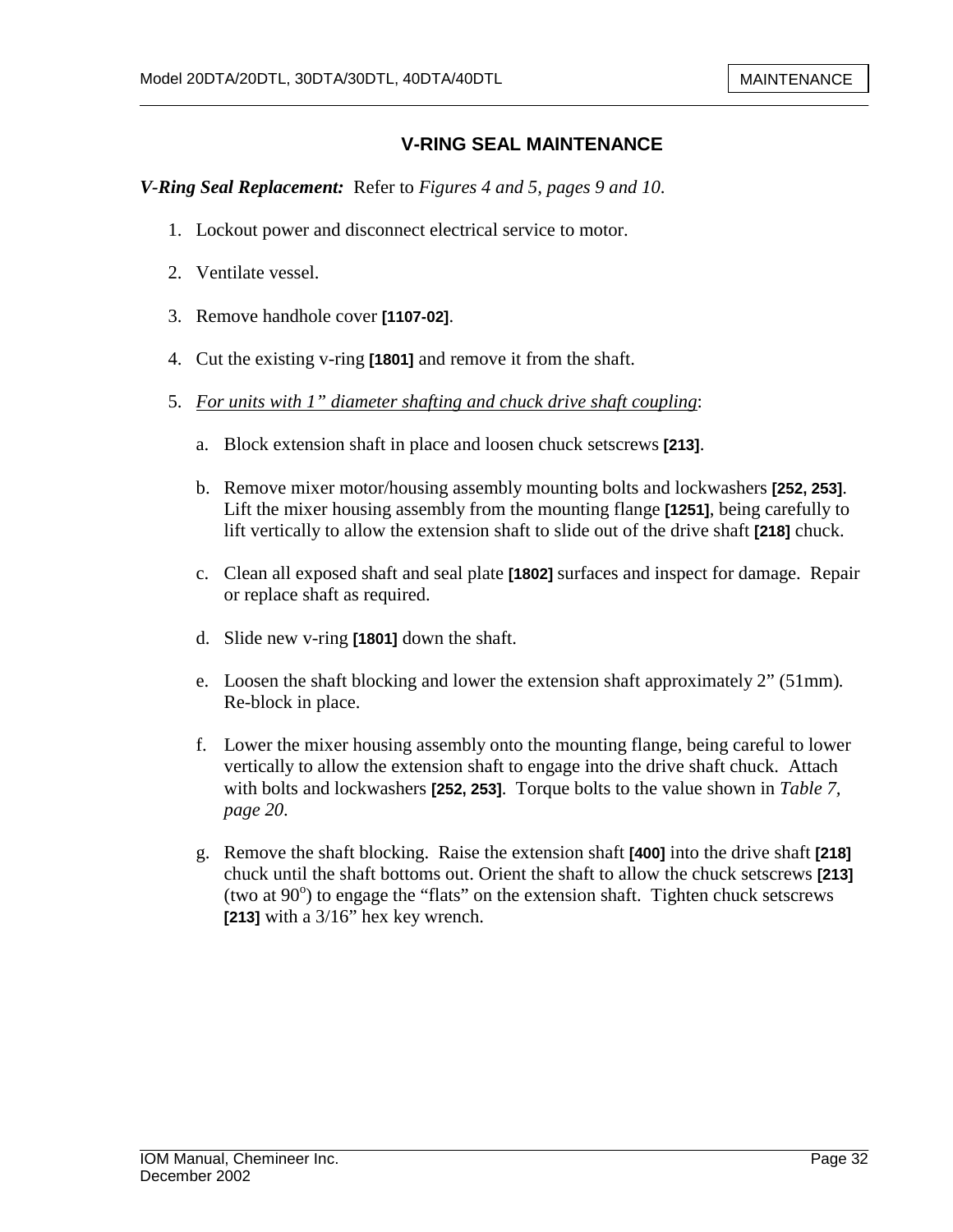#### **V-RING SEAL MAINTENANCE**

- 6. *For units with 1-1/2" diameter shafting and flanged drive shaft coupling:* 
	- a. Block extension shaft in place, and remove coupling bolts and lockwashers **[302, 303]**.
	- b. Remove mixer motor/housing assembly mounting bolts and lockwashers **[252, 253]**. Lift the mixer housing assembly from the mounting flange **[1251]**.
	- c. Loosen the coupling setscrews **[308]**. Remove shaft bolt, lockwasher, and flatwasher **[304, 305, 306]**. Remove the coupling half **[301-02]** and key **[307-02]** from the extension shaft.
	- d. Clean all exposed shaft and seal plate **[1802]** surfaces and inspect for damage. Repair or replace shaft as required.
	- e. Slide new v-ring **[1801]** down the shaft.
	- f. Clean the extension shaft **[400]** turndown diameter and the removable shaft coupling **[301-02]** bore. Make sure both surfaces are completely dry and free from any burrs or nicks. Install the shaft key **[307-02]** into the extension shaft keyway, making sure it is fully bottomed into the keyway. Install the coupling over the shaft end. Install the shaft end bolt, lockwasher, and flatwasher **[304, 305, 306]** and torque to the value shown in *Table 7, page 20*. Engage the two coupling setscrews **[308]** onto the shaft key **[307-02]**.
	- g. Loosen the shaft blocking and raise the shaft with coupling approximately 2" (51mm). Re-block shaft.
	- h. Lift and suspend the mixer housing assembly over the mounting flange **[1251]** and removable coupling half **[301-02]** close enough to allow the installation of the coupling bolts and lockwashers **[302, 303]**. Install two coupling bolts and lockwashers at 180<sup>°</sup>. Tighten the bolts to engage the tenon and pull the removable coupling [301] and flanged drive shaft **[217]** coupling faces together. Install and tighten the remaining coupling bolts and lockwashers **[302, 303]**. Lift the mixer housing assembly enough to remove the shaft blocking and gently lower the housing onto the flange. Attach the housing to the flange with bolts and lockwashers **[252, 253]**. Torque bolts to the value shown in *Table 7*.
- 7. Position the v-ring **[1801]** down the shaft to contact the seal plate **[1802]**.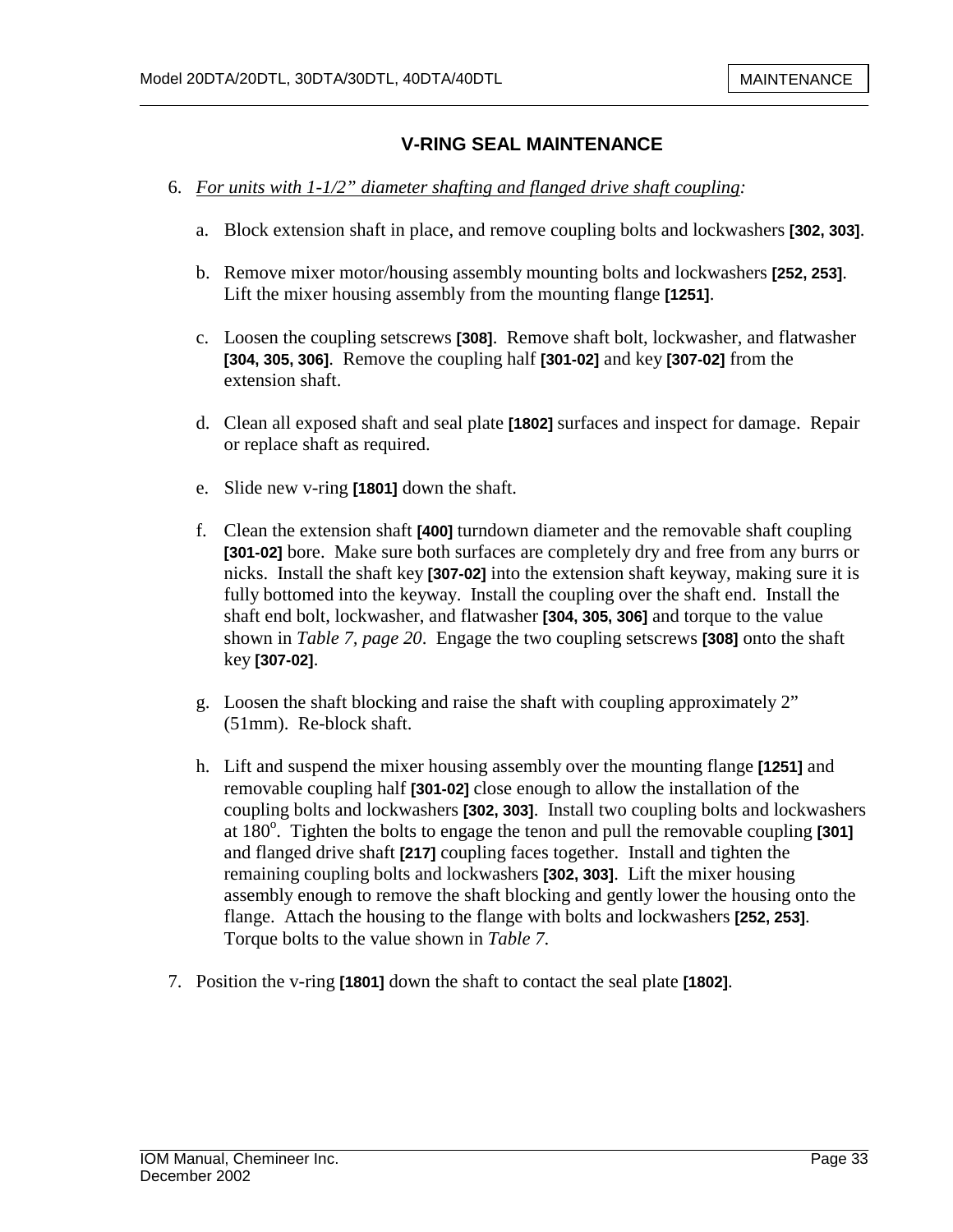#### PARTS

# **MIXER PART NUMBERS**

| Part#  | Description                                   | Qty.           |
|--------|-----------------------------------------------|----------------|
| 100    | Motor                                         | $\mathbf{1}$   |
| 105    | Gearmotor                                     | 1              |
| 150    | <b>Flexible Motor Coupling Assembly</b>       |                |
| 151-01 | Motor Coupling Half, 56C                      | $\mathbf{1}$   |
| 151-02 | Motor Coupling Half, 140TC                    | $\mathbf{1}$   |
| 152    | <b>Coupling Sleeve</b>                        | 1              |
| 153    | Drive Shaft Coupling Half                     | 1              |
| 200    | <b>Housing Assembly</b>                       |                |
| 201-04 | Housing, Models 20DTA/L, 30DTA/L, 40DTA/L     | $\mathbf{1}$   |
| 205    | <b>Socket Head Bolt</b>                       | $\overline{4}$ |
| 206    | Hi-Collar Lockwasher                          | $\overline{4}$ |
| 213    | Setscrew, Extension Shaft/Chuck               | $\overline{c}$ |
| 215-01 | Motor Key, 56C Motor                          | $\mathbf{1}$   |
| 215-02 | Motor Key, 140TC Motor/Gearmotor              | $\mathbf{1}$   |
| 217-01 | Flanged Drive Shaft, Mate 56C/140TC           | 1              |
| 218-01 | Chuck Drive Shaft, Mate 56C/140TC to 1" Shaft | 1              |
| 219    | Drive Shaft Key                               | $\mathbf{1}$   |
| 252    | Hex Bolt                                      | $\overline{4}$ |
| 253    | Spring Lockwasher                             | $\overline{4}$ |
| 254    | <b>Snap Ring</b>                              | $\mathbf{1}$   |
| 255    | <b>Snap Ring</b>                              | $\mathbf{1}$   |
| 256    | Bearing                                       | $\overline{2}$ |
| 257    | <b>Bearing Spacer</b>                         | $\mathbf{1}$   |
| 258    | Lip Seal                                      | $\mathbf{1}$   |
| 300    | <b>Removable Coupling Assembly</b>            |                |
| 301-02 | <b>Removable Flanged Shaft Coupling</b>       | $\mathbf{1}$   |
| 302    | Hex Bolt                                      | $\overline{4}$ |
| 303    | Spring Lockwasher                             | $\overline{4}$ |
| 304    | Hex Bolt                                      | $\mathbf{1}$   |
| 305    | Spring Lockwasher                             | 1              |
| 306    | Flatwasher                                    | 1              |
| 307-02 | Key                                           | $\mathbf{1}$   |
| 308    | Setscrew                                      | $\overline{2}$ |